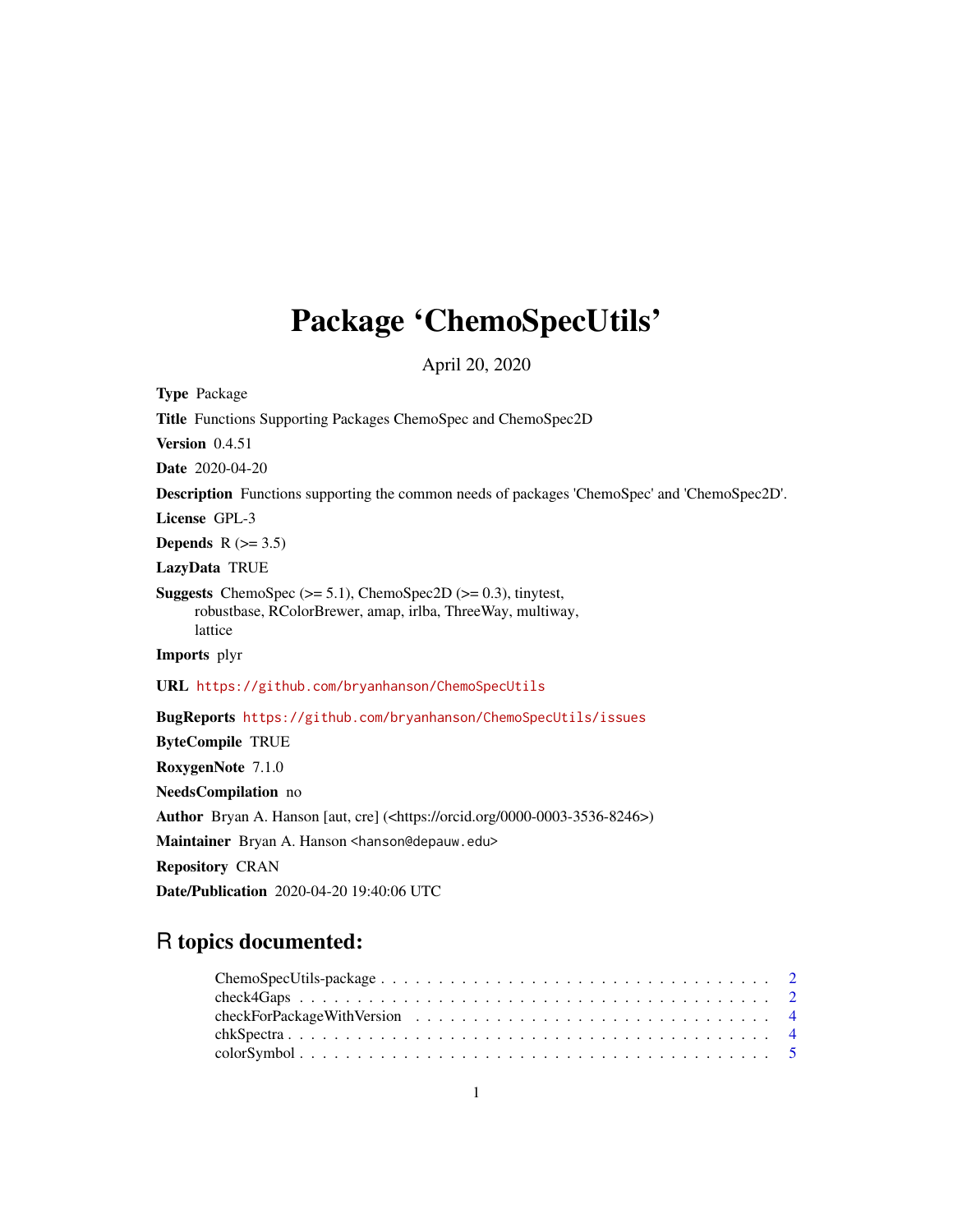## <span id="page-1-0"></span>2 check4Gaps

| Index |  |  |  |  |  |  |  |  |  |  |  |  |  |  |  | 25 |
|-------|--|--|--|--|--|--|--|--|--|--|--|--|--|--|--|----|

ChemoSpecUtils-package

*Functions Supporting Packages ChemoSpec and ChemoSpec2D*

#### Description

Functions supporting the packages ChemoSpec and ChemoSpec2D.

#### Author(s)

Bryan A. Hanson.

Maintainer: Bryan A. Hanson <hanson@depauw.edu>

check4Gaps *Check for Discontinuities (Gaps) in a Vector & Optionally Make a Plot*

## Description

The basic procedure is to compare  $x[n + 1] - x[n]$  for successive values of n. When this value jumps, there is a gap which is flagged. beg. indx and end. indx will always be contiguous as indices must be; it is the x values that jump or have the gap. The indices are provided as they are more convenient in some programming contexts. If not assigned, the result appears at the console.

#### Usage

```
check4Gaps(x, y = NULL, silent = FALSE, tol = NULL, ...)
```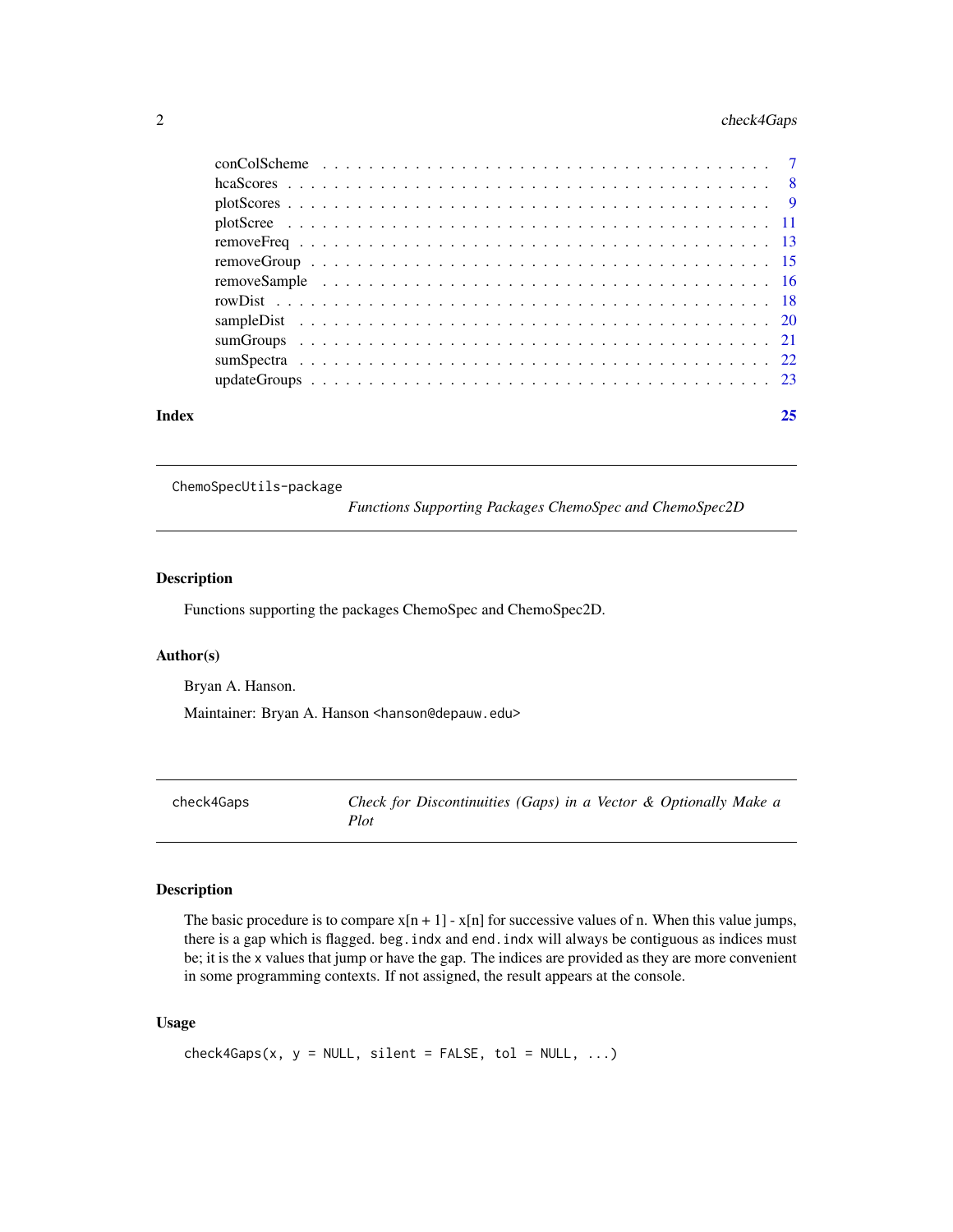## <span id="page-2-0"></span>check4Gaps 3

## Arguments

| $\mathsf{x}$ | A numeric vector to be checked for gaps.                                                                                                                                                                                                                                                                                                           |
|--------------|----------------------------------------------------------------------------------------------------------------------------------------------------------------------------------------------------------------------------------------------------------------------------------------------------------------------------------------------------|
| y            | An optional vector of y-values which correspond to the x values. Only used in<br>ChemoSpec. If provided, a plot will be made in the style of a Spectra object<br>showing the gap(s).                                                                                                                                                               |
| silent       | Logical indicating a "no gap" message should not be reported to the console.<br>Important because check4Gaps is called iteratively by other functions.                                                                                                                                                                                             |
| tol          | A number indicating the tolerance for checking to see if the step between suc-<br>cessive x values are the same. Depending upon how the x values are stored<br>and rounded, you may need to change the value of tol to avoid flagging trivial<br>"gaps". If NULL, a value is chosen which is just above the median difference<br>between x values. |
| $\ddotsc$    | Other parameters to be passed to the plot routines if y is provided, e.g. x1im.                                                                                                                                                                                                                                                                    |

#### Value

A data frame giving the data chunks found, with one chunk per row. Also a plot if y is provided. In the event there are no gaps found, a data frame with one row is returned. The data frame has columns as follows:

| beg.freq | The first frequency value in a given data chunk.          |
|----------|-----------------------------------------------------------|
| end.freg | The last frequency value in a given data chunk.           |
| size     | The length (in frequency units) of the data chunk.        |
| beg.indx | The index of the first frequency value in the data chunk. |
| end.indx | The index of the last frequency value in the data chunk.  |

#### Author(s)

Bryan A. Hanson, DePauw University.

#### See Also

[sumSpectra](#page-21-1) which make extensive use of this function.

```
x \leq -\text{seq}(0, 2 * \text{pi}, 0.1)y \leftarrow \sin(x)remove <- c(8:11, 40:45)
x < -x[-remove]
y <- y[-remove]
gaps \le check4Gaps(x, tol = 0.11) # tol just larger than orig spacing
gaps
gaps \le - check4Gaps(x, y, tol = 0.11) # show a plot if y given
```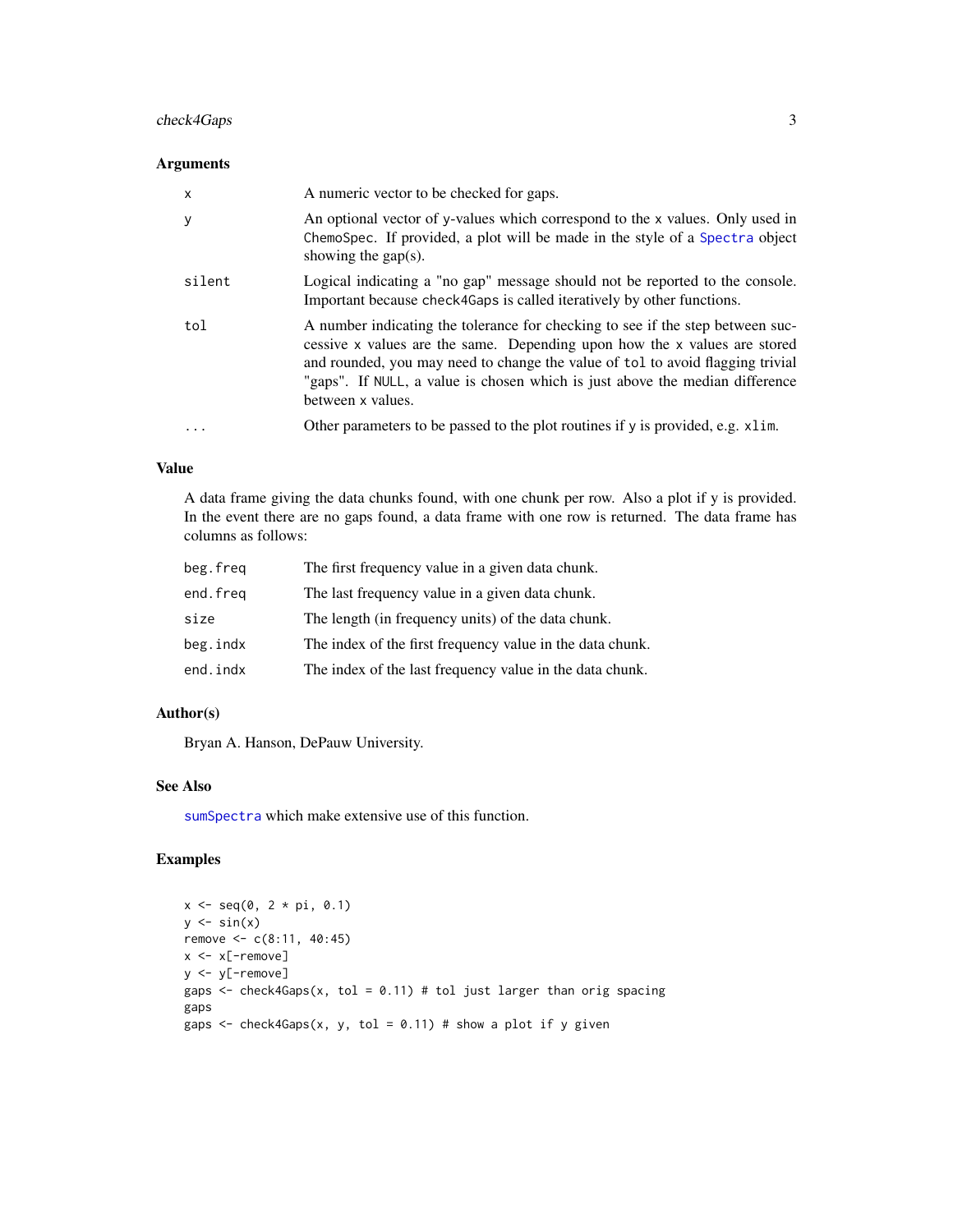```
checkForPackageWithVersion
```
*Check for an Installed Package with a Particular Version or Newer*

#### Description

Utility function for making sure a package is available with a particular version or newer.

#### Usage

checkForPackageWithVersion(pkg, vers)

## Arguments

| pkg  | Character. The name of the package to check.                                                                |
|------|-------------------------------------------------------------------------------------------------------------|
| vers | Character. The minimum acceptable version of the package. Will only be<br>checked to the major minor level. |
|      |                                                                                                             |

## Value

If successful, TRUE is return invisibly. Stops if there is a problem.

<span id="page-3-1"></span>

| chkSpectra | Verify the Integrity of a Spectra or Spectra2D Object |
|------------|-------------------------------------------------------|
|            |                                                       |

## Description

Utility function to verify that the structure of a [Spectra](#page-0-0) or [Spectra2D](#page-0-0) object is internally consistent. This function should be used after manual editing of these objects. However, in most cases rather than directly editing these objects, one should modify them via:

- [removeFreq](#page-12-1)
- [removeSample](#page-15-1)
- [removeGroup](#page-14-1)

## Usage

chkSpectra(spectra, confirm = FALSE)

| spectra | An object of S3 class Spectra or Spectra2D.                                        |
|---------|------------------------------------------------------------------------------------|
| confirm | Logical indicating whether or not to write the results to the console, as would be |
|         | desirable for interactive use.                                                     |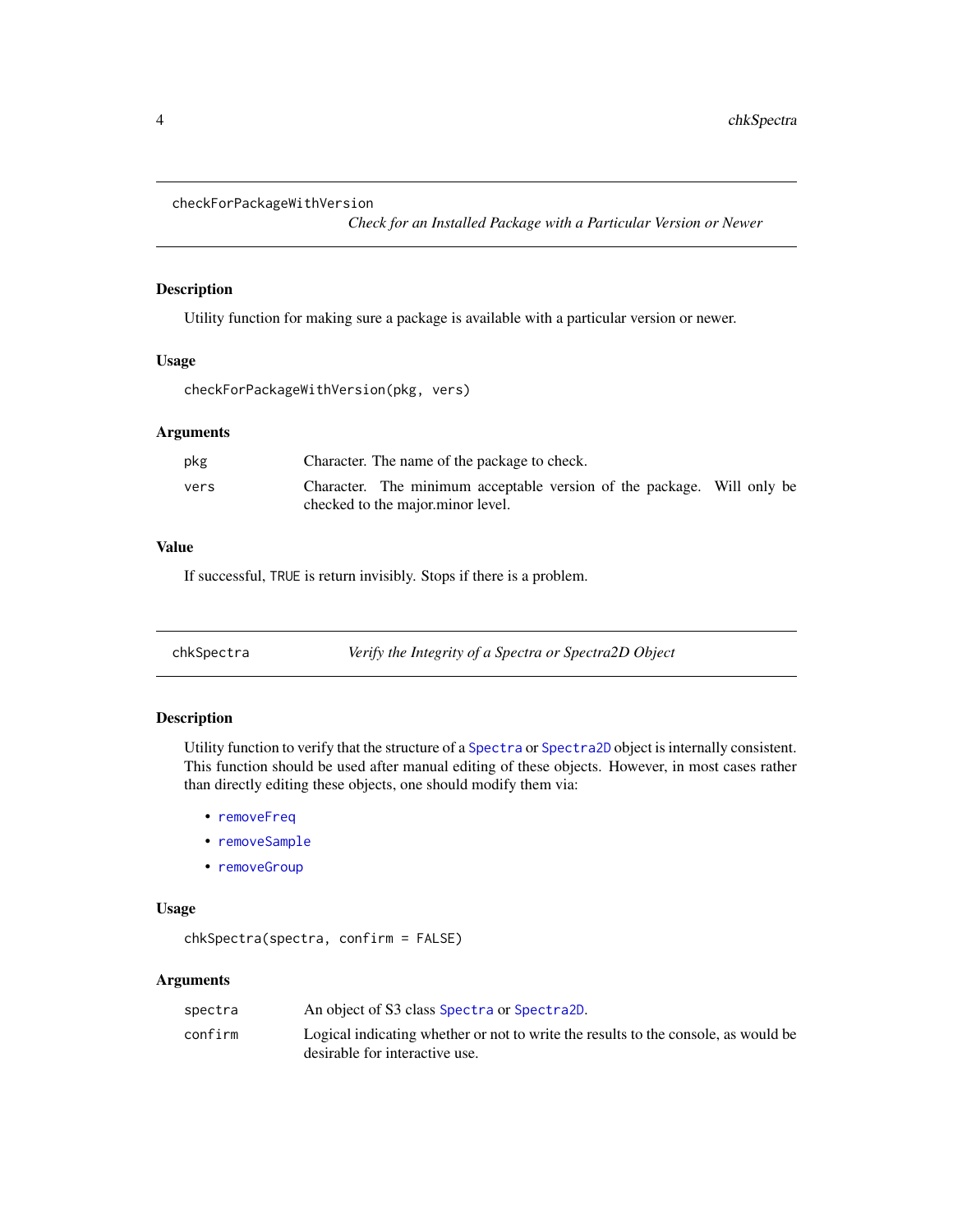#### <span id="page-4-0"></span>colorSymbol 5

#### Value

None. When used at the console, and the object is OK, no message is written unless confirm = TRUE. At the console, if there is a problem, messages are issued regardless of the value of confirm.

## Author(s)

Bryan A. Hanson, DePauw University.

## Examples

```
if (checkForPackageWithVersion("ChemoSpec", "5.1")) {
 library("ChemoSpec")
 data(SrE.IR)
 chkSpectra(SrE.IR)
}
if (checkForPackageWithVersion("ChemoSpec2D", "0.3")) {
 library("ChemoSpec2D")
 data(MUD1)
 chkSpectra(MUD1)
}
```
colorSymbol *Color in ChemoSpec and ChemoSpec2D*

#### **Description**

In ChemoSpec and ChemoSpec2D, the user may use any color name/format known to R. The current color scheme of a [Spectra](#page-0-0) or [Spectra2D](#page-0-0) object may be determined using [sumGroups](#page-20-1) or [sumSpectra](#page-21-1). The colors can also be queried and changed using [conColScheme](#page-6-1).

#### Format

Colors are stored as character vectors and symbols as numeric vectors.

#### Details

An important fact to keep in mind is that most people with normal vision cannot distinguish more than about 8-12 colors, and doing so depends upon the viewing circumstances: if on paper, printer, ink and paper type all matter, and if on a screen, the background color makes a big difference. Further, color-blind individuals have additional challenges. A great discussion of color issues can be found in the colorspace package. The Polychrome package has further discussion and utilities for choosing qualitative colorschemes, including those for color-blind individuals.

ChemoSpec, but not ChemoSpec2D, can also create plots using the built-in symbols and lower case letters. This is useful for color-blind individuals, plots in rgl which can't plot regular symbols, and plots for where there are more groups than could be reasonably coded in color. A good discussion of which symbols are most readily distinguished can be found in Robinson: "Good Plot Symbols by Default" *Journal of Computational and Graphical Statistics* DOI: 10.1080/10618600.2019.1637746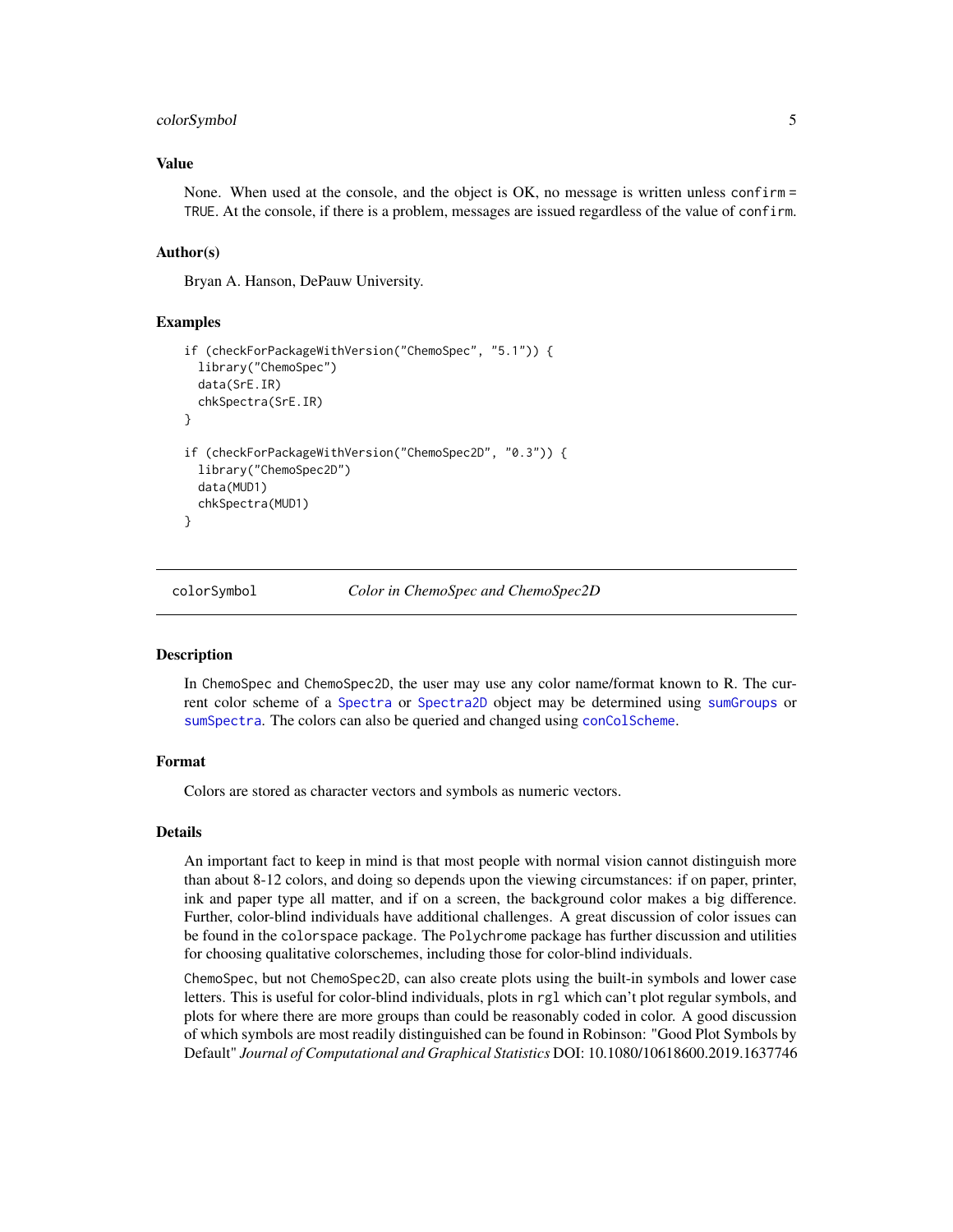ChemoSpecUtils supplies three color/symbol schemes for your consideration. Each provides a a selection of colors that people with normal vision should be able to distinguish most of the time. The automatic color scheme as well as Col8 provide 8 unique colors suitable for up to eight different groups. Col12 provides a mostly paired set of 12 unique colors suitable for groups that come in pairs. See the example. If the particular order of colors in any of these does not suit your needs, you can always choose the ones you want, and/or rearrange the order, or simply provide your own.

#### Author(s)

Bryan A. Hanson, DePauw University.

#### Examples

# Make a plot showing all the built-in color options

```
data(Col12)
data(Sym12)
data(Col8)
data(Sym8)
auto <- RColorBrewer::brewer.pal(8, "Set1")
sp \le 0.75 # space between major plot elements
tsp <- 0.1 # additional space between points and color swatches/descriptive text
h <- 0.25 # height of the swatch
y <- 0.0 # bottom of the plot, the reference point
# empty plot
plot(1:12, rep(0.0, 12),
  type = "n", yaxt = "n", xaxt = "n", bty = "n",
 xlab = "", ylab = "", ylim = c(0, 2.5)\lambdatext(6.5, y + h + tsp * 4 + sp * 2,
  labels = "Color & Symbol Options", cex = 1.25, font = 2
)
# Col12
for (i in 1:12) {
  rect(i - 0.5, y, i + 0.5, y + h, border = NA, col = Coll2[i])}
points(1:12, rep(y + h + tsp, 12), pch = Sym12)
text(6.5, y + h + tsp * 2,
  labels = "gr.cols = 'Col12' 12 mostly paired distinct colors/symbols"
)
# Col8
for (i in 1:8) {
  rect(i - 0.5, y + sp, i + 0.5, y + sp + h, border = NA, col = Col8[i])}
points(1:8, rep(y + h + typ + sp, 8), pch = Sym8)
text(4.5, y + h + tsp * 2 + sp,
 labels = "gr.cols = 'Col8' 8 distinct colors/symbols"
```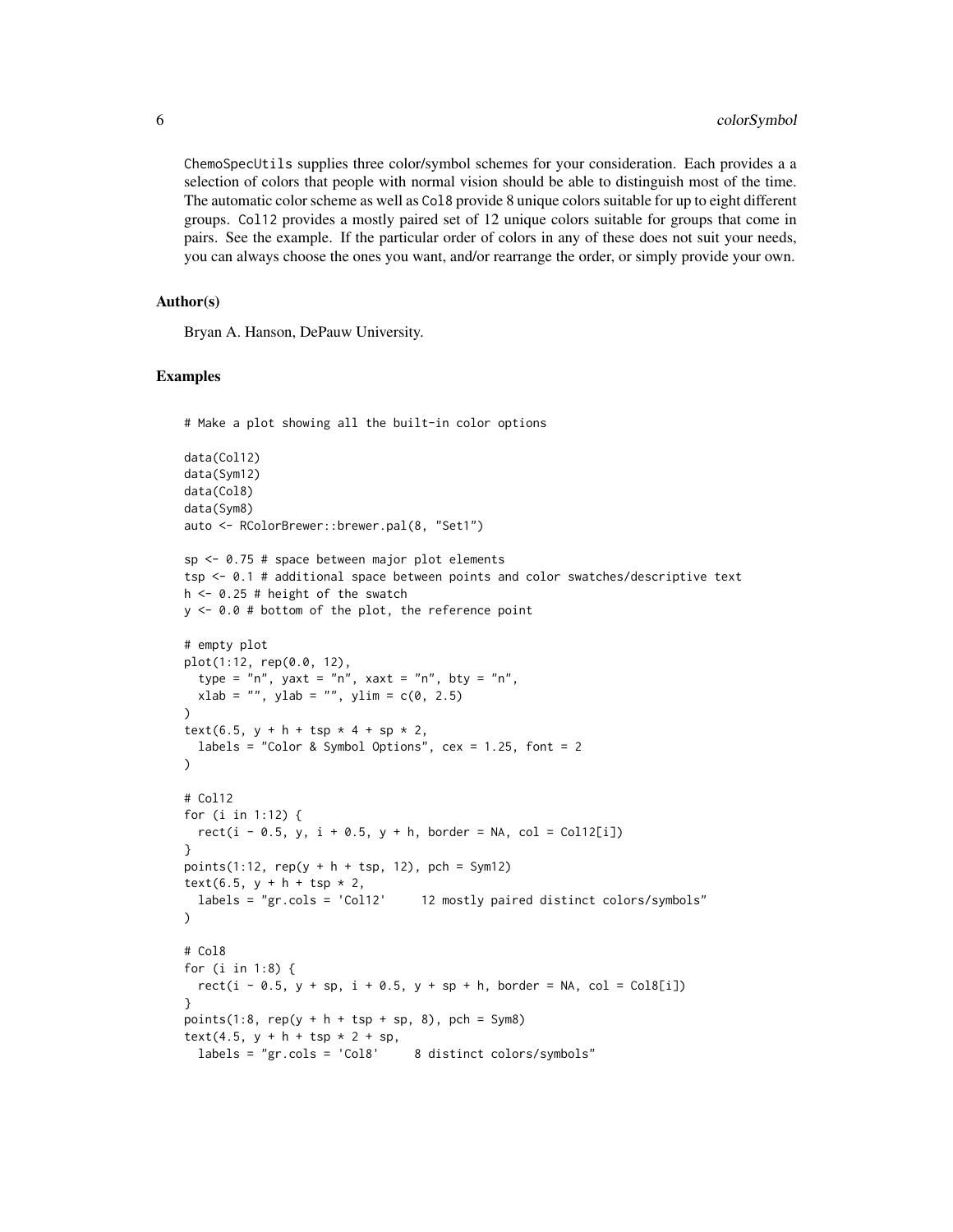## <span id="page-6-0"></span>conColScheme 7

```
\mathcal{L}# auto (original)
for (i in 1:8) {
  rect(i - 0.5, y + sp * 2, i + 0.5, y + sp * 2 + h, border = NA, col = auto[i])}
points(1:8, rep(y + h + tsp + sp * 2, 8), pch = Sym8)
text(4.5, y + h + tsp * 2 + sp * 2,
  labels = "gr.cols = 'auto' 8 distinct colors/symbols"
\lambda
```
<span id="page-6-1"></span>conColScheme *Change the Color Scheme of a Spectra or Spectra2D Object*

## Description

This function permits you to change the color scheme of an existing [Spectra](#page-0-0) or [Spectra2D](#page-0-0) object.

## Usage

```
conColScheme(spectra, new.cols = NULL, silent = FALSE)
```
## Arguments

| spectra  | An object of S3 class Spectra or Spectra 2D.                                                                                                                    |
|----------|-----------------------------------------------------------------------------------------------------------------------------------------------------------------|
| new.cols | A character vector giving the new color values, of length (unique (spectra\$colors)).<br>If not provided, the function will print the old values for reference. |
| silent   | Logical. If TRUE, suppresses all reporting.                                                                                                                     |

## Value

spectra An updated object of S3 class [Spectra](#page-0-0) or [Spectra2DSpectra2D](#page-0-0).

## See Also

For a discussion of general issues of color, see colorSymbol.

## Examples

```
if (checkForPackageWithVersion("ChemoSpec", "5.1")) {
 library("ChemoSpec")
 data(metMUD1)
 sumSpectra(metMUD1)
 newSpec <- conColScheme(metMUD1) # reports old colors
 newSpec <- conColScheme(metMUD1, new = c("pink", "violet"))
}
```
if (checkForPackageWithVersion("ChemoSpec2D", "0.3")) {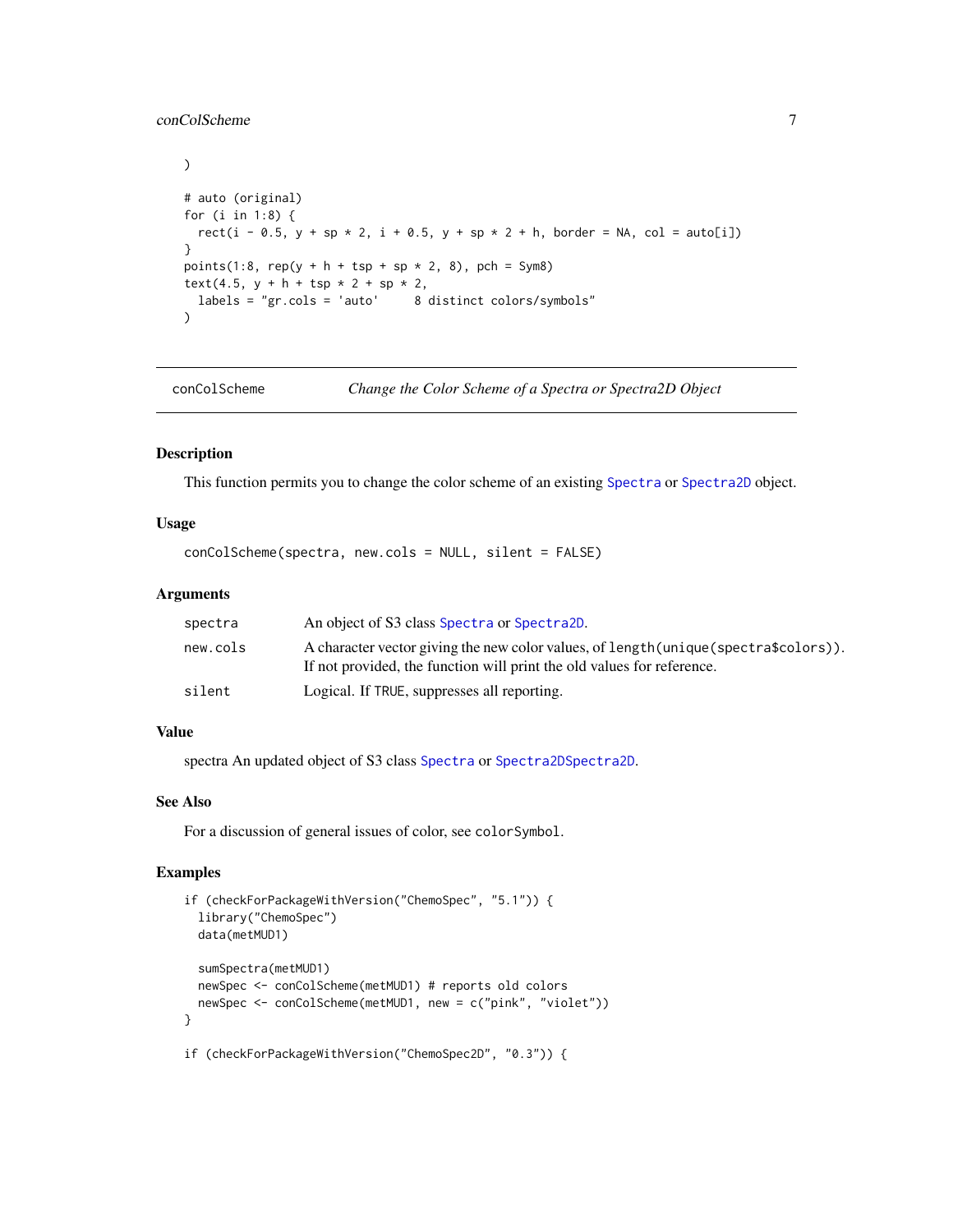```
library("ChemoSpec2D")
 data(MUD1)
 sumSpectra(MUD1)
 newSpec <- conColScheme(MUD1) # reports old colors
 newSpec <- conColScheme(MUD1, new = c("pink", "violet"))
}
```

| hcaScores | HCA on PCA/MIA/PARAFAC scores from a Spectra or Spectra2D Ob- |
|-----------|---------------------------------------------------------------|
|           | ject                                                          |

A wrapper which performs HCA on the scores from a PCA of a [Spectra](#page-0-0) object or POP/MIA/PARAFAC of a [Spectra2D](#page-0-0) object. Many methods for computing the clusters and distances are available.

## Usage

```
hcaScores(
  spectra,
  so,
  scores = c(1:5),
  c.method = "complete",
 d.method = "euclidean",
 use.sym = FALSE,
  leg.loc = "topright",
  ...
)
```

| spectra   | An object of S3 class Spectra or Spectra2D object.                                                                                                                                                                              |
|-----------|---------------------------------------------------------------------------------------------------------------------------------------------------------------------------------------------------------------------------------|
| <b>SO</b> | "Score Object" One of the following:                                                                                                                                                                                            |
|           | • An object of class prcomp, created by ChemoSpec functions c_pcaSpectra,<br>r_pcaSpectra, irlba_pcaSpectra or s_pcaSpectra.                                                                                                    |
|           | • An object of class mia produced by function miaSpectra2D.                                                                                                                                                                     |
|           | • An object of class parafac produced by function pfacSpectra2D.                                                                                                                                                                |
|           | • An object of class pop produced by function popSpectra2D.                                                                                                                                                                     |
|           | Any of the above score objects will have been modified to include a list element<br>called \$method, a character string describing the pre-processing carried out and<br>the type of PCA performed (used to annotate the plot). |
| scores    | A vector of integers specifying the components (scores) to plot.                                                                                                                                                                |
| c.method  | A character string describing the clustering method; must be acceptable to holist.                                                                                                                                              |
| d.method  | A character string describing the distance calculation method; must be accept-<br>able as a method in rowDist.                                                                                                                  |

<span id="page-7-0"></span>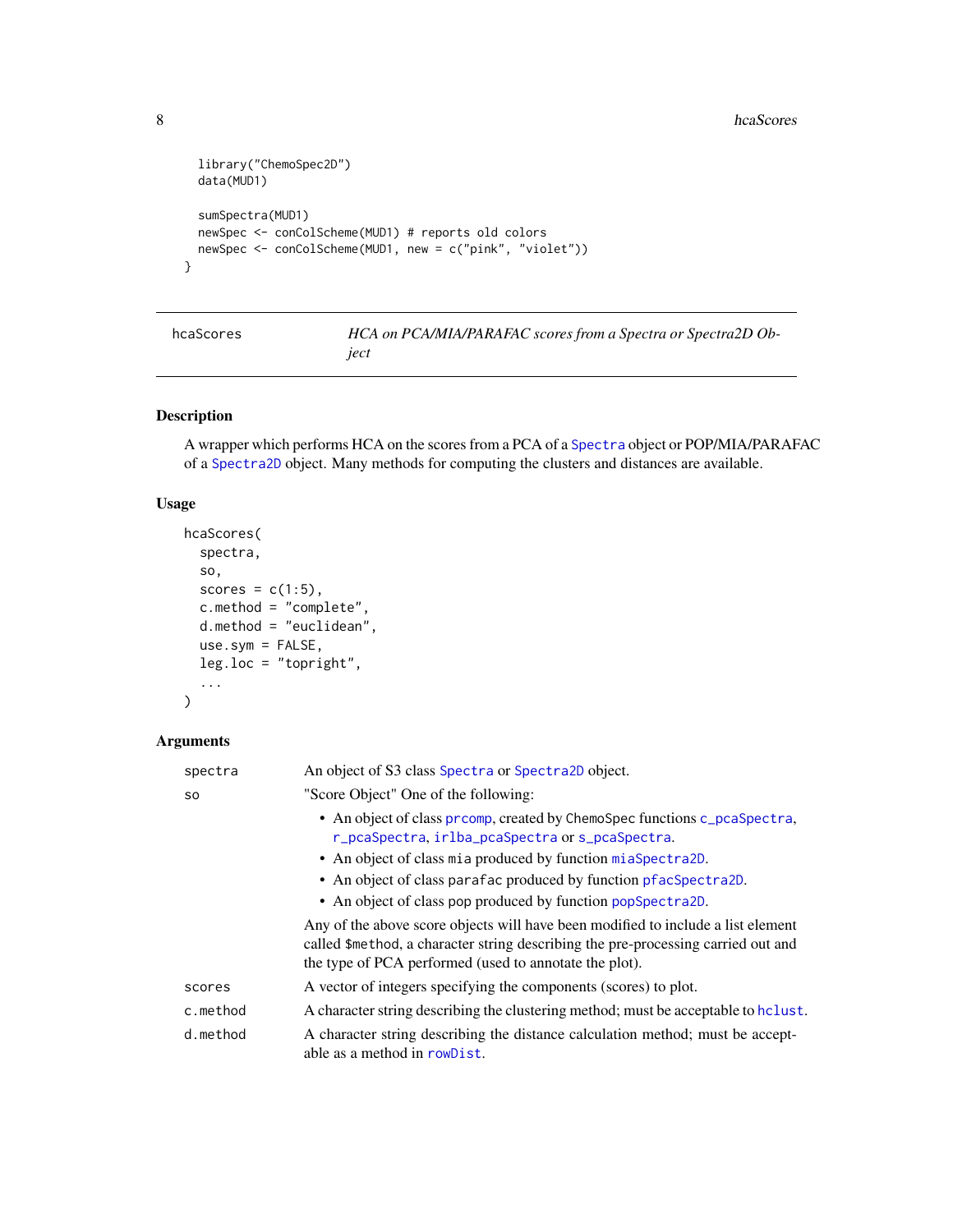#### <span id="page-8-0"></span>plotScores 99 and 2012 and 2012 and 2012 and 2012 and 2012 and 2012 and 2012 and 2012 and 2012 and 2012 and 20

| use.sym   | A logical; if true, use no color and use lower-case letters to indicate group mem-<br>bership. Applies only to Spectra objects. |
|-----------|---------------------------------------------------------------------------------------------------------------------------------|
| leg.loc   | Character; if "none" no legend will be drawn. Otherwise, any string acceptable<br>to legend.                                    |
| $\ddotsc$ | Additional parameters to be passed to the plotting functions.                                                                   |

## Value

A list, containing an object of class [hclust](#page-0-0) and an object of class [dendrogram](#page-0-0). The side effect is a plot.

#### Author(s)

Bryan A. Hanson, DePauw University.

## See Also

[hclust](#page-0-0) for the underlying function. See [hcaSpectra](#page-0-0) for HCA of the entire data set stored in the [Spectra](#page-0-0) object.

## Examples

```
if (checkForPackageWithVersion("ChemoSpec", "5.1")) {
 library("ChemoSpec")
 data(metMUD1)
 pca <- c_pcaSpectra(metMUD1)
 hca <- hcaScores(metMUD1, pca, main = "metMUD1 NMR Data PCA Scores")
}
if (checkForPackageWithVersion("ChemoSpec2D", "0.3")) {
 library("ChemoSpec2D")
 data(MUD1)
 mia <- miaSpectra2D(MUD1)
 hca <- hcaScores(MUD1, mia, scores = 1:2, main = "MUD1 MIA Scores")
 set.seed(123)
 pfac <- pfacSpectra2D(MUD1, parallel = FALSE, nfac = 2)
 hca <- hcaScores(MUD1, pfac, scores = 1:2, main = "MUD1 PARAFAC Scores")
}
```
plotScores *Plot Scores from PCA, MIA or PARAFAC Analysis of a Spectra or Spectra2D Object*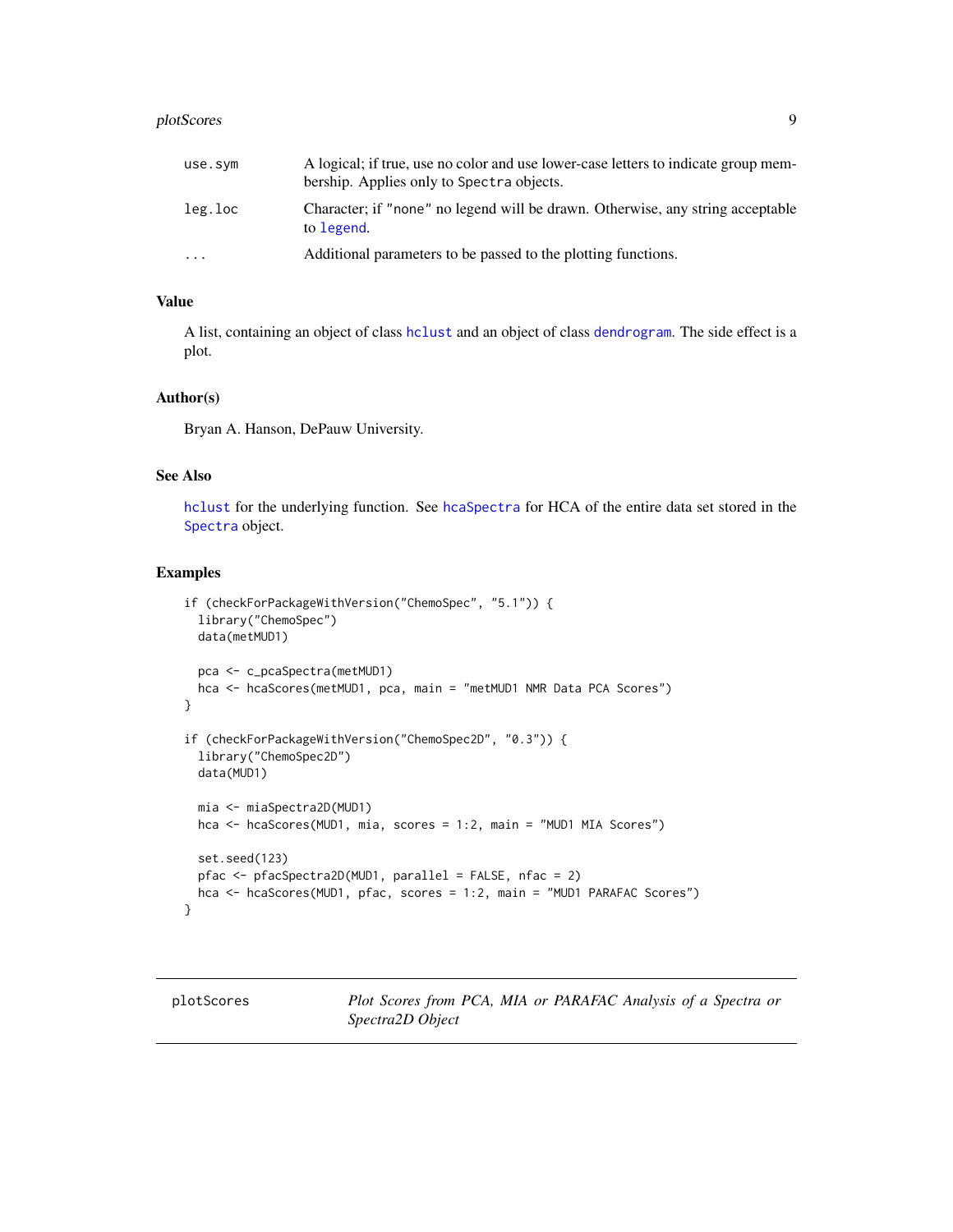<span id="page-9-0"></span>Plots the requested scores using the color scheme derived from the [Spectra](#page-0-0) or [Spectra2D](#page-0-0) object. Options are provided to add confidence ellipses for each group in the object. The ellipses may be robust or classical. Option to label the extreme points provided.

## Usage

```
plotScores(
  spectra,
  so,
 pcs = c(1, 2),
 ellipse = "none",
  tol = "none",use.sym = FALSE,
 leg.loc = "topright",
  ...
)
```

| spectra   | An object of S3 class Spectra or Spectra2D object.                                                                                                                                                                                                                                                    |
|-----------|-------------------------------------------------------------------------------------------------------------------------------------------------------------------------------------------------------------------------------------------------------------------------------------------------------|
| <b>SO</b> | "Score Object" One of the following:                                                                                                                                                                                                                                                                  |
|           | • An object of class prcomp, created by ChemoSpec functions c_pcaSpectra,<br>r_pcaSpectra, irlba_pcaSpectra or s_pcaSpectra.                                                                                                                                                                          |
|           | • An object of class mia produced by function miaSpectra2D.                                                                                                                                                                                                                                           |
|           | • An object of class parafac produced by function pfacSpectra2D.                                                                                                                                                                                                                                      |
|           | • An object of class pop produced by function popSpectra2D.                                                                                                                                                                                                                                           |
|           | Any of the above score objects will have been modified to include a list element<br>called \$method, a character string describing the pre-processing carried out and<br>the type of PCA performed (used to annotate the plot).                                                                       |
| pcs       | A vector of two integers specifying the components (scores) to plot.                                                                                                                                                                                                                                  |
| ellipse   | A character vector specifying the type of ellipses to be plotted. One of c ("both",<br>"none", "cls", "rob"). cls specifies classical confidence ellipses, rob speci-<br>fies robust confidence ellipses. An ellipse is drawn for each group unless there<br>are three or fewer samples in the group. |
| tol       | A number describing the fraction of points to be labeled. $tol = 1.0$ labels all<br>the points; $tol = 0.05$ labels the most extreme 5 percent. Set to "none" to<br>completely suppress labels.                                                                                                       |
| use.sym   | A logical; if TRUE, the color scheme is set to black and the points plotted with<br>symbols. Applies only to Spectra objects.                                                                                                                                                                         |
| leg.loc   | Character; if "none" no legend will be drawn. Otherwise, any string acceptable<br>to legend.                                                                                                                                                                                                          |
| .         | Additional parameters to be passed to the plotting functions.                                                                                                                                                                                                                                         |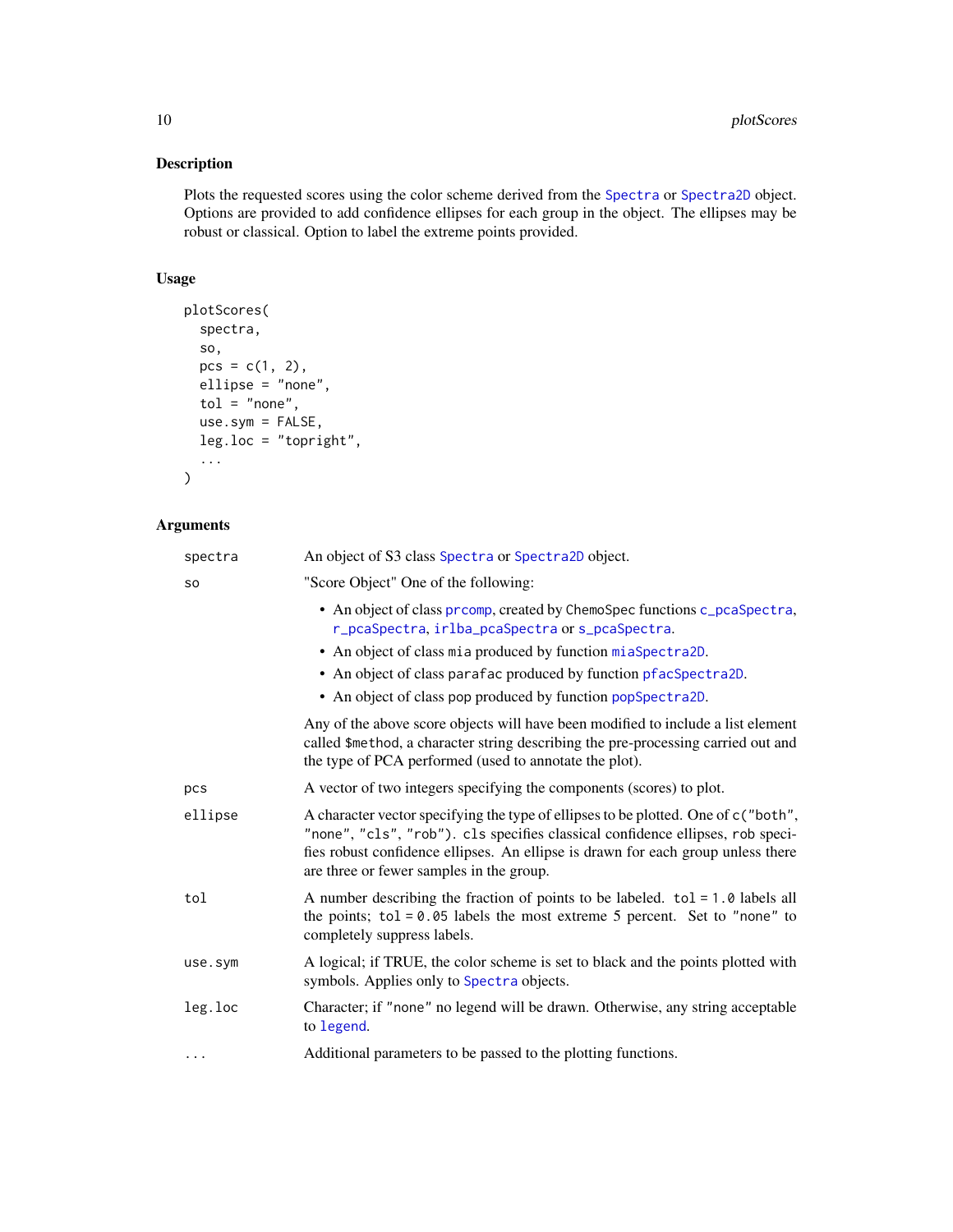#### <span id="page-10-0"></span>plotScree 21 and 2012 11 and 2012 12 and 2012 12 and 2012 12 and 2012 12 and 2012 12 and 2012 12 and 2012 12 and 2012 12 and 2012 12 and 2012 12 and 2012 12 and 2012 12 and 2012 12 and 2012 12 and 2012 12 and 2012 12 and 2

## Value

None. Side effect is a plot.

## Author(s)

Bryan A. Hanson, DePauw University.

#### Examples

```
if (checkForPackageWithVersion("ChemoSpec", "5.1")) {
 library("ChemoSpec")
 data(metMUD1)
 pca <- c_pcaSpectra(metMUD1)
 plotScores(metMUD1, pca,
   main = "metMUD1 NMR Data",
   pcs = c(1, 2), ellipse = "cls", tol = 0.05
 \lambda}
if (checkForPackageWithVersion("ChemoSpec2D", "0.3")) {
 library("ChemoSpec2D")
 data(MUD1)
 res <- miaSpectra2D(MUD1)
 plotScores(MUD1, res, main = "MIA Scores", tol = 0.1, ellipse = "cls")
 set.seed(123)
 res <- pfacSpectra2D(MUD1, parallel = FALSE, nfac = 2)
 plotScores(MUD1, res, tol = 0.1, leg.loc = "bottomright", main = "PARAFAC Score Plot")
}
```
plotScree *Scree Plots from PCA or MIA Analysis of a Spectra or Spectra2D Object*

#### Description

Functions that draw a traditional scree plot, or an alternative style that is perhaps more informative. These plots illustrate the variance explained by each component in a PCA or MIA analysis.

#### Usage

```
plotScree(pca, style = "alt", ...)
```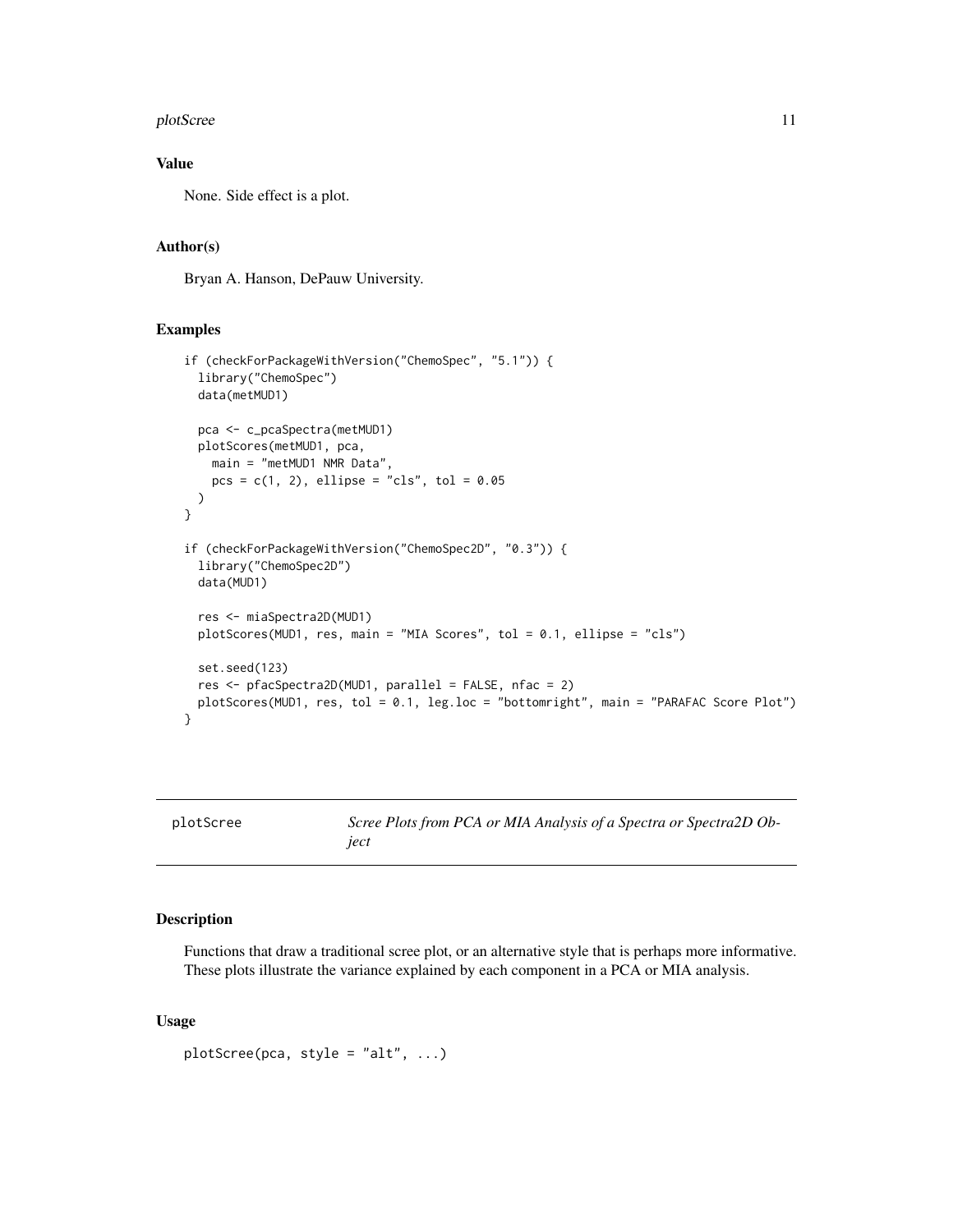## <span id="page-11-0"></span>Arguments

| pca   | Either:                                                                                                                                                                                                                                                                                                                      |
|-------|------------------------------------------------------------------------------------------------------------------------------------------------------------------------------------------------------------------------------------------------------------------------------------------------------------------------------|
|       | • An object of class promp, modified to include a list element called \$method,<br>a character string describing the pre-processing carried out and the type of<br>PCA performed (it appears on the plot). This is automatically provided if<br>ChemoSpec functions c_pcaSpectra or r_pcaSpectra were used to create<br>pca. |
|       | • An object of class mia produced by function miaSpectra2D.                                                                                                                                                                                                                                                                  |
| style | Character. One of c("trad", "alt") giving the style of plot desired (traditional<br>or alternative). "trad" is not supported for mia objects.                                                                                                                                                                                |
| .     | Additional parameters to be passed to plotting functions.                                                                                                                                                                                                                                                                    |

## Value

None. Side effect is a plot.

## Author(s)

Bryan A. Hanson, DePauw University.

## References

The idea for the alternative style plot came from the NIR-Quimiometria blog by jrcuesta, at [https:](https://nir-quimiometria.blogspot.com/2012/02/pca-for-nir-spectrapart-004-projections.html) [//nir-quimiometria.blogspot.com/2012/02/pca-for-nir-spectrapart-004-projections](https://nir-quimiometria.blogspot.com/2012/02/pca-for-nir-spectrapart-004-projections.html). [html](https://nir-quimiometria.blogspot.com/2012/02/pca-for-nir-spectrapart-004-projections.html)

```
if (checkForPackageWithVersion("ChemoSpec", "5.1")) {
 library("ChemoSpec")
 data(metMUD1)
 pca <- c_pcaSpectra(metMUD1)
 plotScree(pca, style = "trad")
 plotScree(pca, style = "alt")
}
if (checkForPackageWithVersion("ChemoSpec2D", "0.3")) {
 library("ChemoSpec2D")
 data(MUD1)
 mia <- miaSpectra2D(MUD1)
 plotScree(mia, style = "alt")
}
```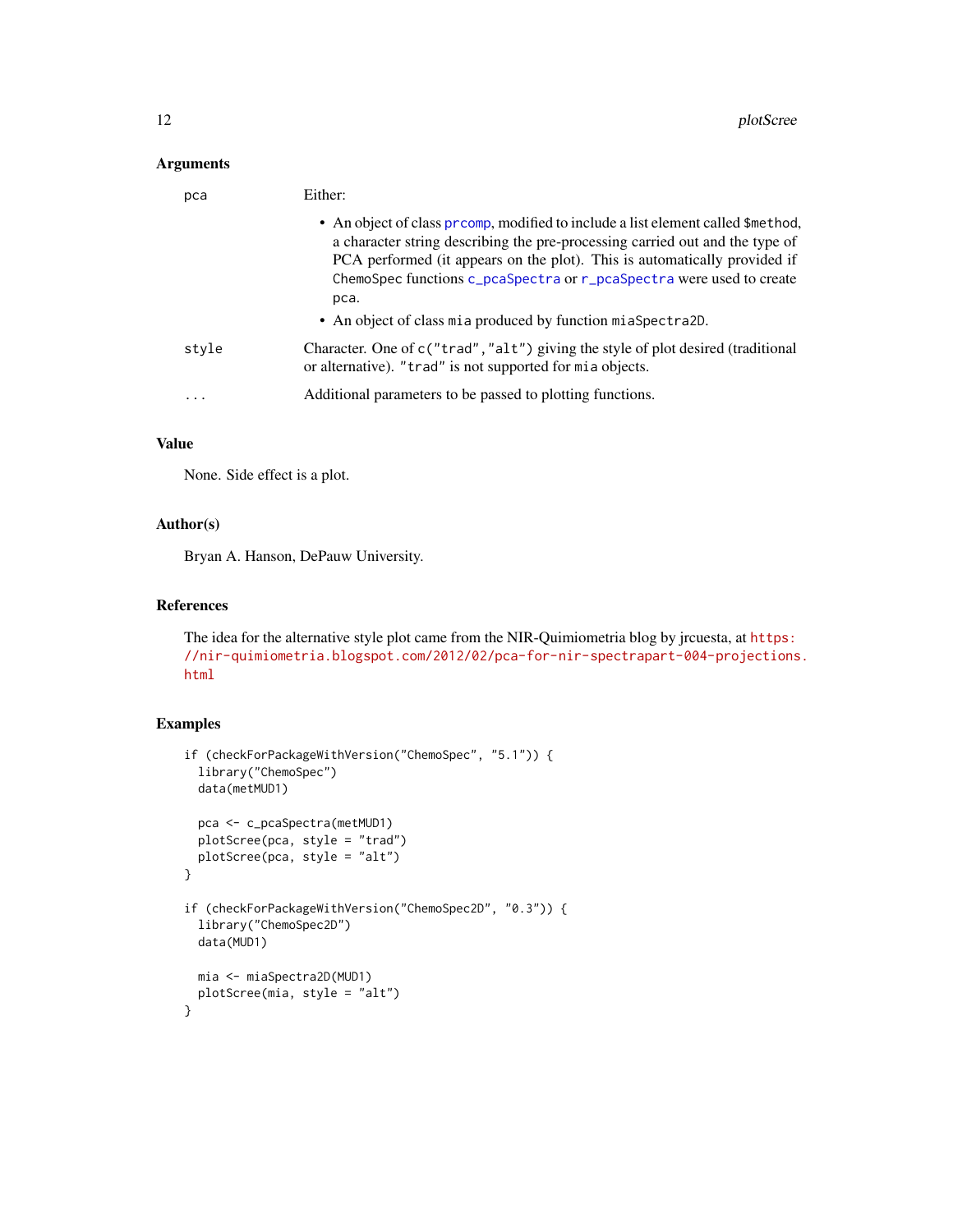<span id="page-12-1"></span><span id="page-12-0"></span>

This function removes specified frequencies from a [Spectra](#page-0-0) or [Spectra2D](#page-0-0) object. For instance, one might want to remove regions lacking any useful information (to reduce the data size), remove regions with large interfering peaks (e.g. the water peak in 1H NMR) or simply focus on a region of interest.

## Usage

```
removeFreq(spectra, rem.freq = NULL, remF2 = NULL, remF1 = NULL)
```
#### Arguments

| spectra  | An object of S3 class Spectra or Spectra 2D from which to remove frequencies.                                                                                                                                                                                                                                                                                                                                                                                                                                                                                                                                              |
|----------|----------------------------------------------------------------------------------------------------------------------------------------------------------------------------------------------------------------------------------------------------------------------------------------------------------------------------------------------------------------------------------------------------------------------------------------------------------------------------------------------------------------------------------------------------------------------------------------------------------------------------|
| rem.freg | For a Spectra object, a vector of logicals. rem. freq can be any valid R state-<br>ment that leads to a vector of logicals (must be of length (Spectra\$freq)).<br>This vector should be TRUE for frequencies you want to be removed and FALSE<br>for those frequencies which will be kept. In the examples, the $\vert$ and $\&$ operators<br>may seem backward in a sense, but R evaluates them one at a time and then<br>combines them to give the desired result. You may wish to look at Comparison<br>and Logic. See the examples. In addition, since January 2020 rem. freq may<br>be a formula as described below. |
| remF2    | Applies to Spectra 2D objects. A formula giving the range of frequencies to be<br>extracted. May include "low" or "high" representing the extremes of the spectra.<br>Values outside the range of F2 are tolerated without notice and are handled as<br>min or max. See the examples.                                                                                                                                                                                                                                                                                                                                      |
| remF1    | As for remF2.                                                                                                                                                                                                                                                                                                                                                                                                                                                                                                                                                                                                              |

## Value

An object of S3 class [Spectra](#page-0-0) or [Spectra2D](#page-0-0).

#### Modifying Spectra2D Objects

Regarding [Spectra2D](#page-0-0) objects, one cannot remove frequencies from the interior of a 2D NMR data set and expect to get a meaningful contour plot, because doing so puts unrelated peaks adjacent in the data set. This would lead to contours being drawn that don't exist in the original data set. However, one can remove data from the interior and run a PARAFAC analysis on the result, using the spectrum as an abstract object (that is, the spectrum may not plottable, but the resulting scores are still meaningful).

## Author(s)

Bryan A. Hanson, DePauw University.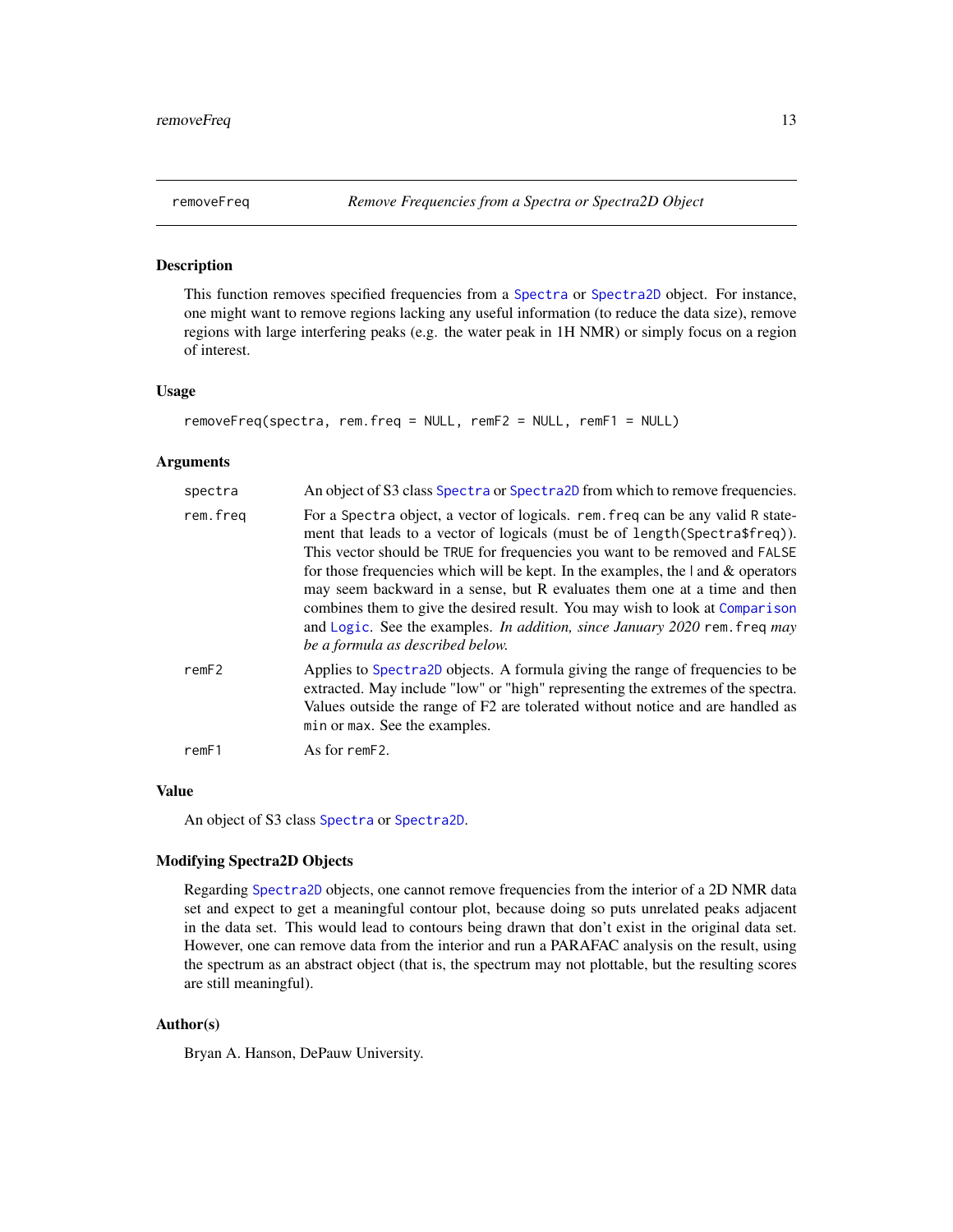## <span id="page-13-0"></span>14 removeFreq

## See Also

[removePeaks2D](#page-0-0) for another way to remove data.

```
if (checkForPackageWithVersion("ChemoSpec", "5.1")) {
 library("ChemoSpec")
 data(SrE.IR)
 sumSpectra(SrE.IR)
 # Examples where rem.freq is a logical vector
 # Remove frequencies from one end:
 newIR <- removeFreq(SrE.IR, rem.freq = SrE.IR$freq > 3500)
 # Remove frequencies from both ends at once:
 newIR <- removeFreq(SrE.IR, rem.freq = SrE.IR$freq > 3500
 | SrE.IR$freq < 800)
 # Remove frequencies from the middle:
 newIR <- removeFreq(SrE.IR, rem.freq = SrE.IR$freq > 800
 & SrE.IR$freq < 1000)
 # The logic of this last one is as follows. Any values
 # that are TRUE will be removed.
 values <-1:7values > 2
 values < 6
 values > 2 & values < 6
 # Examples where rem.freq is a formula
 # Remove frequencies from one end:
 newIR \leq removeFreq(SrE.IR, rem.freq = 3500 \sim high)
 # Remove frequencies from both ends is a two step process with formulas:
 newIR <- removeFreq(SrE.IR, rem.freq = 3500 ~ high)
 newIR <- removeFreq(newIR, rem.freq = low ~ 800)
 # Remove frequencies from the middle:
 newIR \leq removeFreq(SrE.IR, rem.freq = 800 \sim 1000)
 # After any of these, inspect the results:
 sumSpectra(newIR)
}
if (checkForPackageWithVersion("ChemoSpec2D", "0.3")) {
 library("ChemoSpec2D")
 data(MUD1)
 plotSpectra2D(MUD1,
   which = 7, lvls = seq(-1, 1, by = 0.2),
```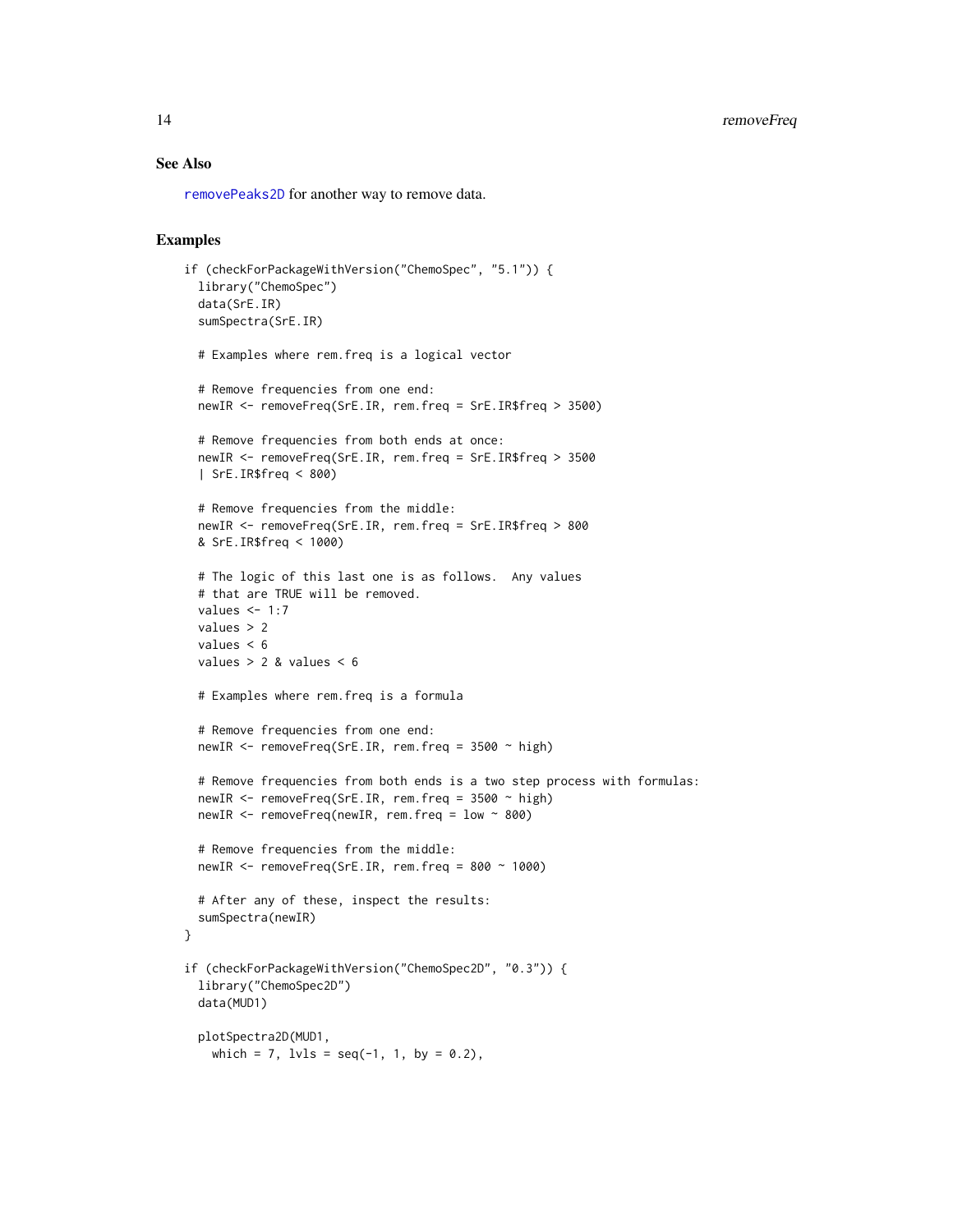```
main = "MUD1 Sample 7: Complete Data Set"
 )
 MUD1a \leq removeFreq(MUD1, remF2 = 2 \sim 4)
 sumSpectra(MUD1a) # cannot plot, results would be misleading
 MUD1b <- removeFreq(MUD1, remF1 = low ~ 20)
 sumSpectra(MUD1b)
 plotSpectra2D(MUD1b,
   which = 7, lvls = seq(-1, 1, by = 0.2),
   main = "MUD1 Sample 7\nRemoved Frequencies: F1 low ~ 20"
 \lambdaMUD1c \leq removeFreq(MUD1, remF2 = low \sim 2)
 sumSpectra(MUD1c)
 plotSpectra2D(MUD1c, ,
   which = 7, 1v1s = seq(-1, 1, by = 0.2),
    main = "MUD1 Sample 7\nRemoved Frequencies: F2 low ~ 2"
 )
 MUD1d \le removeFreq(MUD1, remF2 = 3 \sim high, remF1 = 45 \sim 55)
 sumSpectra(MUD1d) # not plotted, results would be misleading
}
```
<span id="page-14-1"></span>

```
removeGroup Remove a Group from a Spectra or Spectra2D Object
```
Removes specified groups from a [Spectra](#page-0-0) or [Spectra2D](#page-0-0) object.

#### Usage

removeGroup(spectra, rem.group)

#### Arguments

| spectra   | An object of S3 class Spectra or Spectra 2D.                             |
|-----------|--------------------------------------------------------------------------|
| rem.group | A character vector (handled as a regex) giving the groups to be removed. |

## Details

This function will report if extra data elements are found. These will probably need to be edited manually. The indices reported to the console can be helpful in this regard.

If rem.group is a character vector, the sample names are grepped for the corresponding values. Remember that the grepping process is greedy, i.e. grepping for "XY" find not only "XY" but also "XYZ".

Unused levels in \$groups are dropped.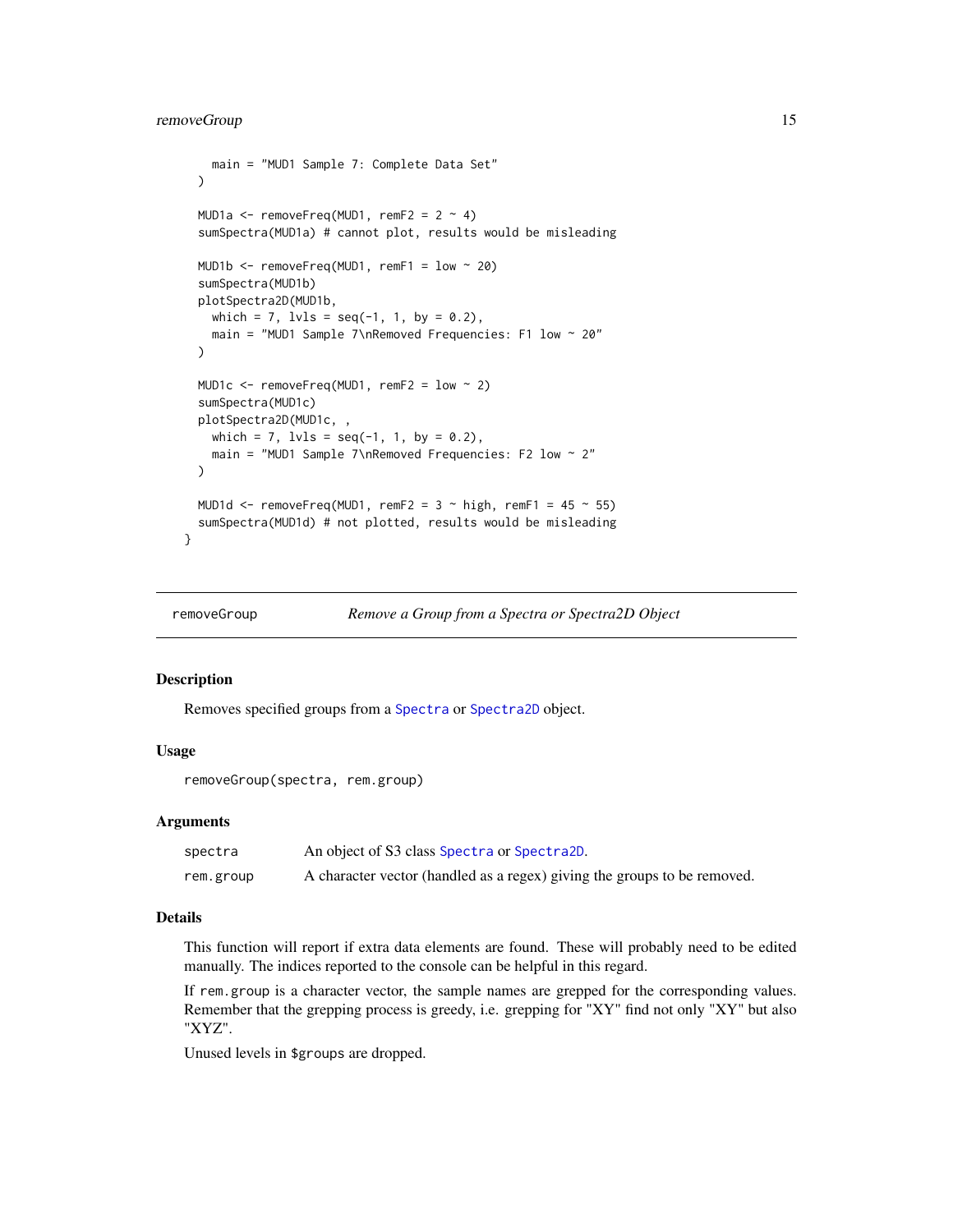<span id="page-15-0"></span>An object of S3 class [Spectra](#page-0-0) or [Spectra2D](#page-0-0).

#### Author(s)

Bryan A. Hanson, DePauw University.

## Examples

```
if (checkForPackageWithVersion("ChemoSpec", "5.1")) {
 library("ChemoSpec")
 data(SrE.IR)
 sumGroups(SrE.IR)
 SrE.IRa <- removeGroup(SrE.IR, rem.group = "pSrE")
 sumGroups(SrE.IRa)
}
if (checkForPackageWithVersion("ChemoSpec2D", "0.3")) {
 library("ChemoSpec2D")
 data(MUD1)
 sumGroups(MUD1)
 MUD1a <- removeGroup(MUD1, rem.group = "Ether")
 sumGroups(MUD1a)
}
```
<span id="page-15-1"></span>removeSample *Remove Samples from a Spectra or Spectra2D Object*

#### Description

Removes specified samples from a [Spectra](#page-0-0) or [Spectra2D](#page-0-0) object.

#### Usage

removeSample(spectra, rem.sam)

| spectra | An object of S3 class Spectra or Spectra 2D.                                  |
|---------|-------------------------------------------------------------------------------|
| rem.sam | Either an integer vector specifying the samples to be removed, or a character |
|         | vector (handled as a regex) giving the sample names to be removed.            |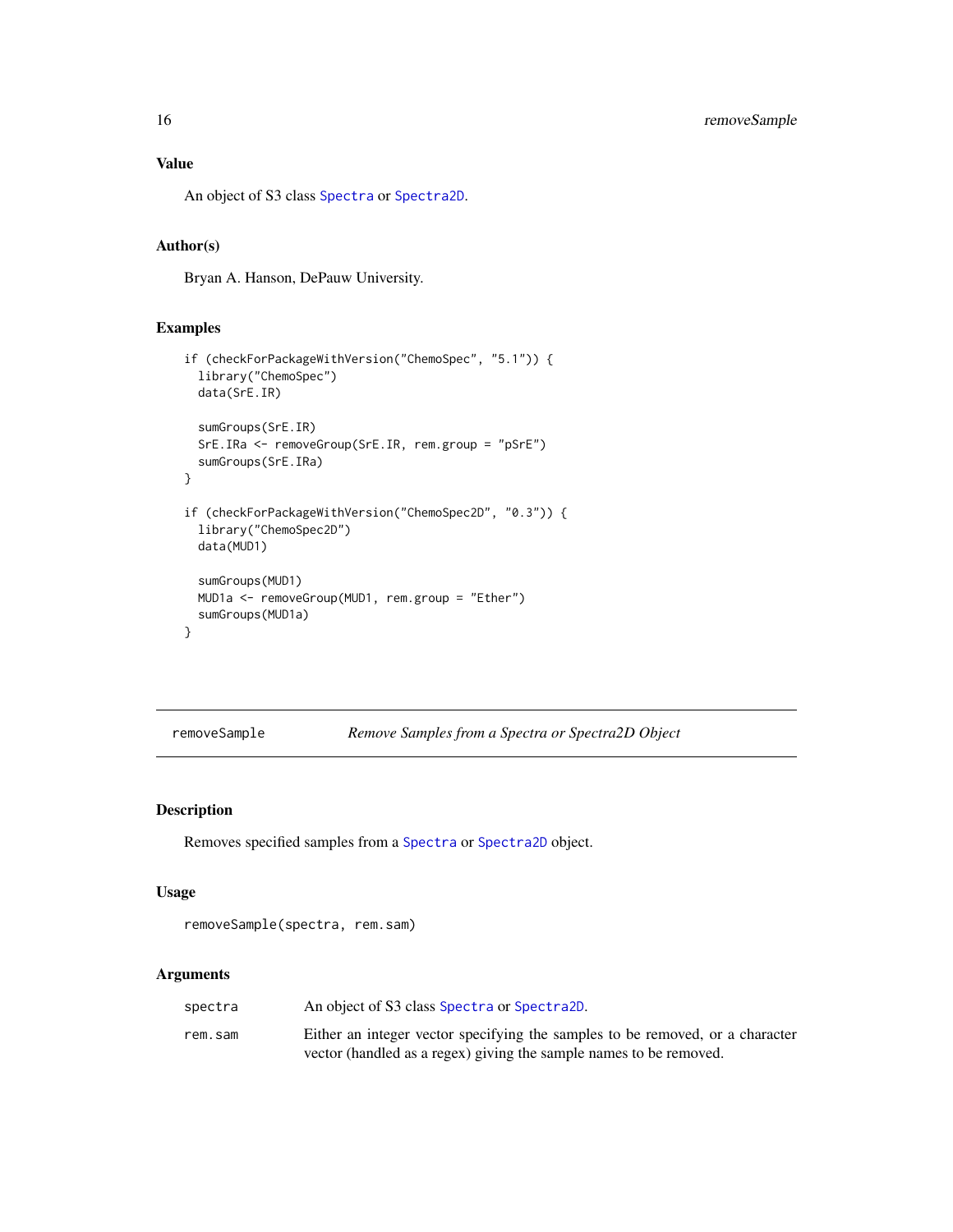## <span id="page-16-0"></span>removeSample 17

## Details

This function will report if extra data elements are found. These will probably need to be edited manually. The indices reported to the console can be helpful in this regard.

If rem.sam is a character vector, the sample names are grepped for the corresponding values. Remember that the grepping process is greedy, i.e. grepping for "XY" find not only "XY" but also "XYZ".

## Value

An object of S3 class [Spectra](#page-0-0) or [Spectra2D](#page-0-0).

#### Author(s)

Bryan A. Hanson, DePauw University.

```
if (checkForPackageWithVersion("ChemoSpec", "5.1")) {
 library("ChemoSpec")
 data(SrE.IR)
 # Remove the 9th spectrum/sample:
 SrE.IR$names
 SrE.IRa <- removeSample(SrE.IR, rem.sam = 9)
 SrE.IRa$names
 # Removes a spectrum/sample with this exact name:
 SrE.IRb <- removeSample(SrE.IR, rem.sam = "NW_adSrE")
 SrE.IRb$names
}
if (checkForPackageWithVersion("ChemoSpec2D", "0.3")) {
 library("ChemoSpec2D")
 data(MUD1)
 # Removes the 5th spectrum:
 MUD1$names
 MUD1a <- removeSample(MUD1, rem.sam = 5)
 MUD1a$names
 # Removes a spectrum/sample with this exact name:
 MUD1$names
 MUD1b <- removeSample(MUD1, rem.sam = "Ether_3")
 MUD1b$names
}
```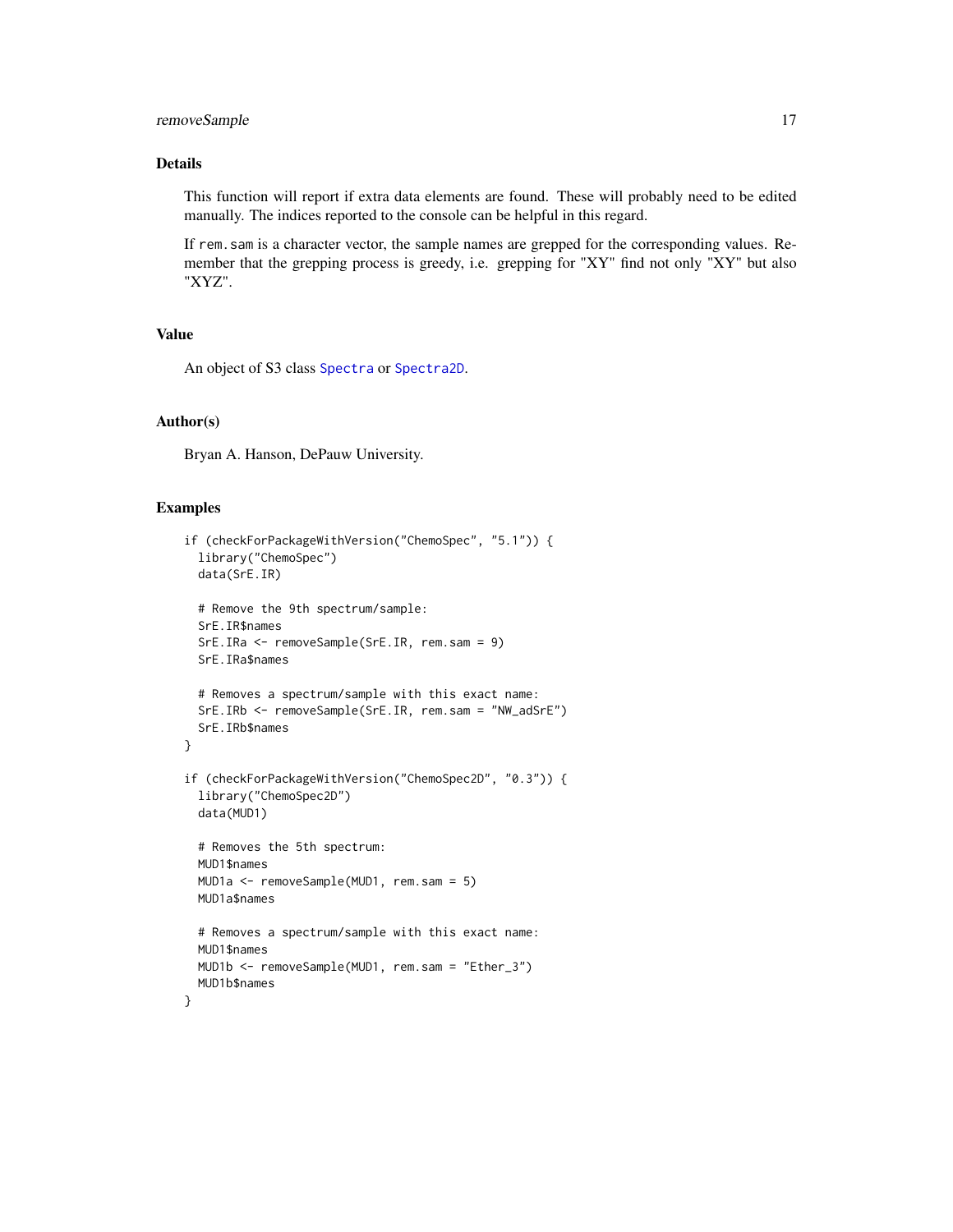<span id="page-17-1"></span><span id="page-17-0"></span>

This function computes the distance between rows of a matrix using a number of methods. It is primarily a wrapper for [Dist](#page-0-0) which provides many options. However, cosine distance is calculated locally. See the reference for an excellent summary of distances and similarities. Keep in mind that distances are always positive by definition. Further, in the literature one can find the same distance defined different ways. For instance, the definition of the "pearson" and "correlation" distances differs slightly between the reference below and [Dist](#page-0-0). So please study the definitions carefully to get the one you want. The example illustrates the behavior of some common distance definitions. Notice that "pearson" and "cosine" are mathemtically identical for the particular definition of "pearson" used by [Dist](#page-0-0).

## Usage

rowDist(x, method)

#### Arguments

| X      | A matrix whose rows will be used for the distance calculation.                                                                                                           |
|--------|--------------------------------------------------------------------------------------------------------------------------------------------------------------------------|
| method | Character; one of "cosine", "euclidean", "maximum", "manhattan", "canberra",<br>"binary","pearson","correlation","spearman","kendall","abspearson",<br>"abscorrelation". |

## Value

An object of class dist.

#### Author(s)

Bryan A. Hanson, DePauw University.

#### References

R. Todeschini, D. Ballabio, V. Consonni "Distances and Similarity Measures in Chemometrics and Chemoinformatics" in *Encyclopedia of Analytical Chemistry* Wiley and Sons, 2020 [https://dx.](https://dx.doi.org/10.1002/9780470027318.a9438.pub2) [doi.org/10.1002/9780470027318.a9438.pub2](https://dx.doi.org/10.1002/9780470027318.a9438.pub2)

```
# This examples imagines spectra as a series of vectors
# on a half unit circle.
# 1. Compute half of a unit circle
theta \leq seq(0, pi, length = 100)
x = cos(theta)y = sin(theta)
```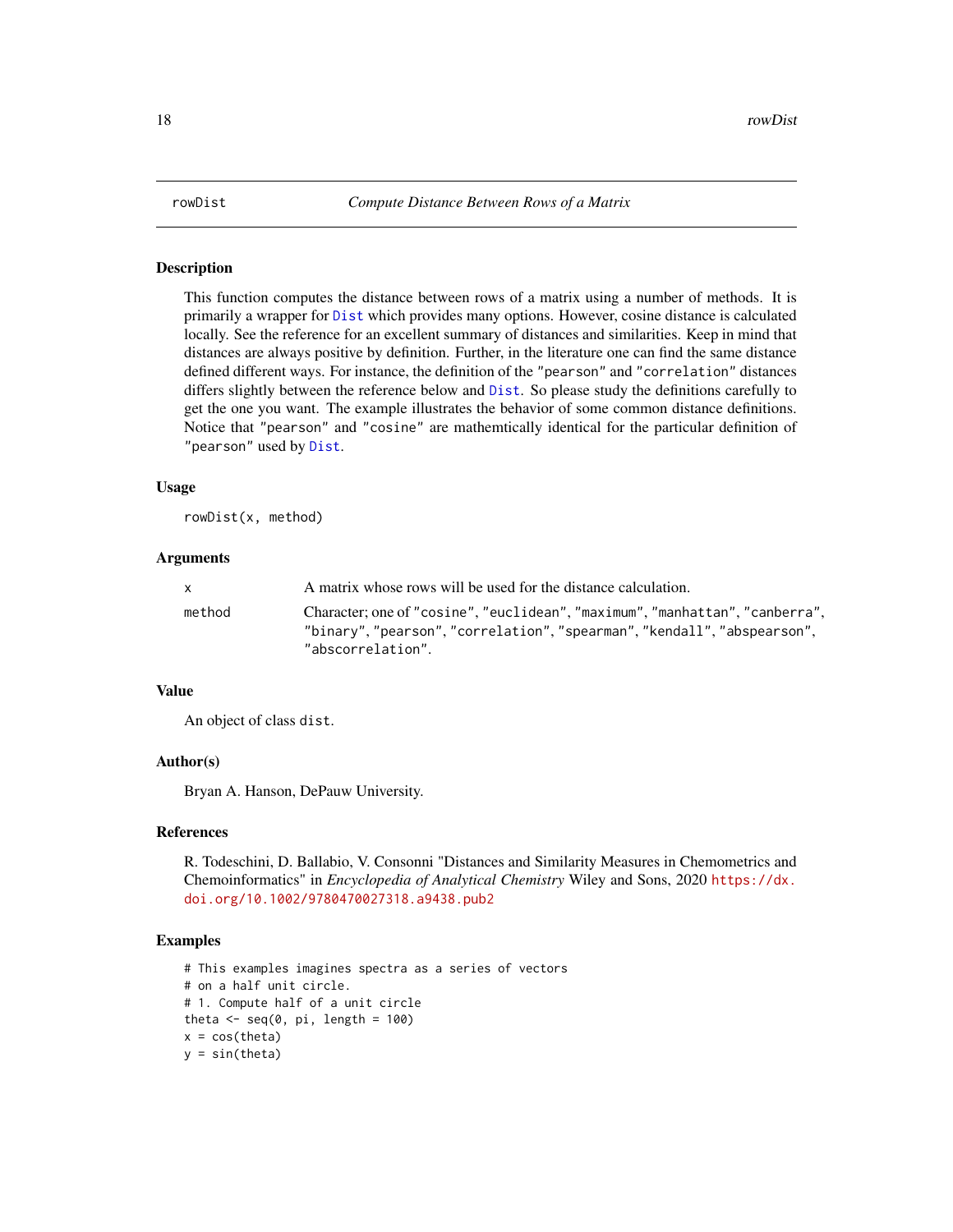#### rowDist the contract of the contract of the contract of the contract of the contract of the contract of the contract of the contract of the contract of the contract of the contract of the contract of the contract of the co

```
# 2. Compute some illustrative vectors
# Get tail/origin & tip/head coordinates
lt <- length(theta)
set.seed(6)
tips <- theta[c(1, sample(2:100, 5))]
x0 \le -y0 \le -\text{rep}(0.0, 1t) # tail/origin at 0,0
x1 <- cos(tips) # tips/heads
y1 \leftarrow \sin(\text{tips})# 3. Compute the distance functions
# Bounded distances
RDcor <- rep(NA_real_, lt) # correlation distance
RDpea <- rep(NA_real_, lt) # pearson distance
RDabp <- rep(NA_real_, lt) # abspearson distance
RDcos <- rep(NA_real_, lt) # cosine distance
# Unbounded distances
RDeuc <- rep(NA_real_, lt) # Euclidean distance
RDman <- rep(NA_real_, lt) # manhattan distance
# Compute all
np \leq -5refVec \leq c(seq(0.0, x[1], length.out = np), seq(0.0, y[1], length.out = np))
for (i in 1:lt) {
  Vec \leq c(seq(0.0, x[i], length.out = np), seq(0.0, y[i], length.out = np))
  M <- matrix(c(refVec, Vec), nrow = 2, byrow = TRUE)
  RDman[i] <- rowDist(M, method = "manhattan")
  RDeuc[i] <- rowDist(M, method = "euclidean")
  RDcos[i] <- rowDist(M, method = "cosine")
  RDcor[i] <- rowDist(M, method = "correlation")
  RDpea[i] <- rowDist(M, method = "pearson")
  RDabp[i] <- rowDist(M, method = "abspearson")
}
# 4. Plots
# a. Unit circle w/representative vectors/spectra
plot.new()
plot.window(xlim = c(-1, 1), ylim = c(0, 1), asp = 1)title(main = "Representative 'Spectral' Vectors on a Unit Half Circle\nReference Vector in Red",
  sub = "Each 'spectrum' is represented by a series of x, y points")
lines(x, y, col = "gray") # draw half circle
lines(x = x[c(1,100)], y = y[c(1,100)], col = "gray") # line across bottomarrows(x0, y0, x1, y1, angle = 5) # add arrows & a red reference vector
arrows(x0[1], y0[1], x1[1], y1[1], col = "red", angle = 5, lwd = 2)# b. Distances
degrees <- theta*180/pi
plot(degrees, RDman, type = "l",
  xlab = "Angle Between Spectral Vectors and Reference Vector in Degrees",
  ylab = "Distance",
  main = "Spectral Distance Comparisons\nUsing ChemoSpecUtils::rowDist")
abline(h = c(1.0, 2.0), col = "gray")
```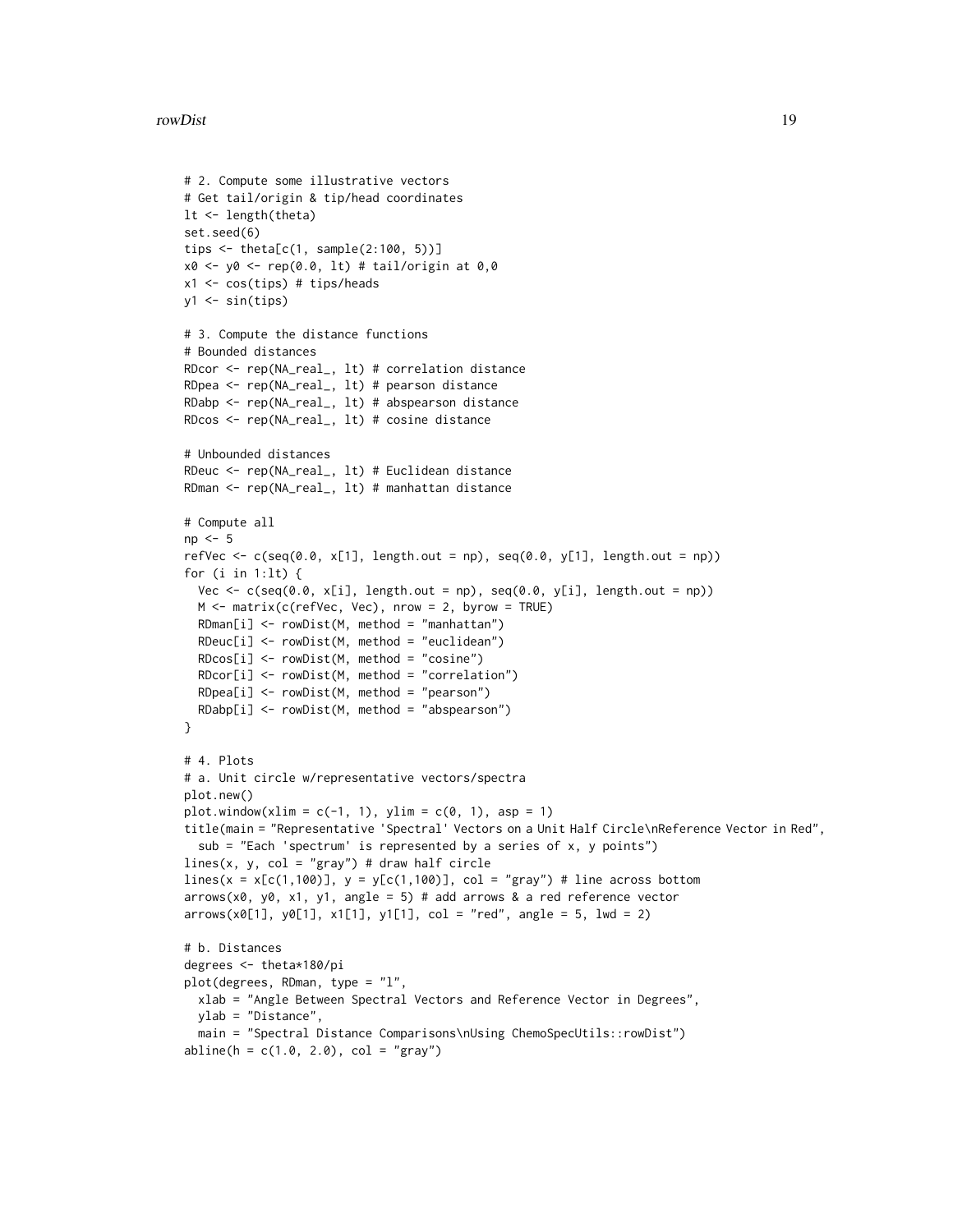```
lines(degrees, RDeuc, col = "blue")
lines(degrees, RDcos, col = "green", lwd = 4)
lines(degrees, RDcor, col = "red")
lines(degrees, RDabp, col = "black", lty = 2)
lines(degrees, RDpea, col = "black", lty = 3)
leg.txt <- c("manhattan", "euclidean", "correlation", "cosine", "pearson", "abspearson")
leg.col <- c("black", "blue", "red", "green", "black", "black")
leg.lwd <- c(1, 1, 1, 4, 1, 1)
leg.lty <- c(1, 1, 1, 1, 3, 2)
legend("topleft", legend = leg.txt, col = leg.col, lwd = leg.lwd, lty = leg.lty)
```

| sampleDist | Compute the Distances Between Samples in a Spectra or Spectra2D |  |  |  |  |
|------------|-----------------------------------------------------------------|--|--|--|--|
|            | <i><b>Obiect</b></i>                                            |  |  |  |  |

Compute the distances between samples in a [Spectra](#page-0-0) or [Spectra2D](#page-0-0) object. This is a means to quantify the similarity between samples. A heat map style plot is an option.

#### Usage

```
sampleDist(spectra, method = "pearson", plot = TRUE, \ldots)
```
#### Arguments

| spectra   | An object of S3 class Spectra or Spectra2D.                               |
|-----------|---------------------------------------------------------------------------|
| method    | Character. A string giving the distance method. See row Dist for options. |
| plot      | Logical. Shall a level plot (heat map) be made?                           |
| $\ddotsc$ | Arguments to be passed to the plotting function.                          |

## Value

A numeric matrix giving the distances between the samples.

## Author(s)

Bryan A. Hanson, DePauw University.

#### See Also

For [Spectra](#page-0-0) objects, see [plotSpectraDist](#page-0-0) which compares all spectra to a single reference spectrum.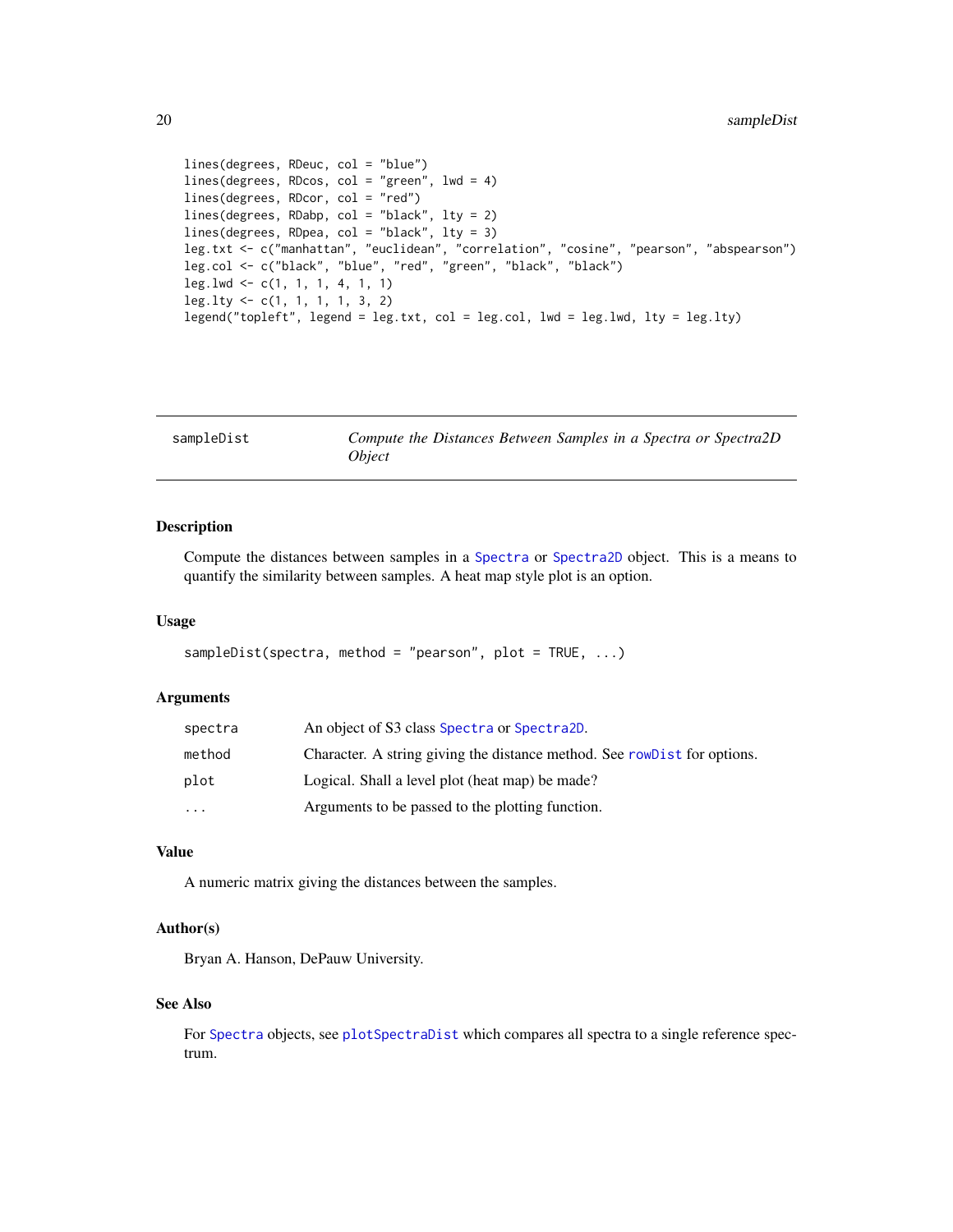## <span id="page-20-0"></span>sumGroups 21

## Examples

```
if (checkForPackageWithVersion("ChemoSpec", "5.1")) {
 library("ChemoSpec")
 library("lattice")
 data(SrE.IR)
 SrE.dmatrix <- sampleDist(SrE.IR, # cosine distance bounded on [0...2]
   method = "cosine",
   main = "SrE.IR Cosine Distance Between Samples"
 )
 SrE.dmatrix <- sampleDist(SrE.IR, # abspearson distance bounded on [0...1]
   method = "abspearson",
   main = "SrE.IR Absolute Pearson Distance Between Samples"
 \lambdaSrE.dmatrix <- sampleDist(SrE.IR, # euclidean distance unbounded
   method = "euclidean",
   main = "SrE.IR Euclidean Distance Between Samples"
 )
}
if (checkForPackageWithVersion("ChemoSpec2D", "0.3")) {
 library("ChemoSpec2D")
 library("lattice")
 data(MUD1)
 MUD1.dmatrix <- sampleDist(MUD1,
   method = "cosine",
   main = "MUD1 Cosine Distance Between Samples"
 )
}
```
sumGroups *Summarize the Group Membership of a Spectra or Spectra2D Object*

#### Description

This function summarizes the group membership of a Spectra or [Spectra2D](#page-0-0) object.

## Usage

```
sumGroups(spectra)
```
#### Arguments

spectra An object of S3 class [Spectra](#page-0-0) or [Spectra2D](#page-0-0) whose group membership information is desired.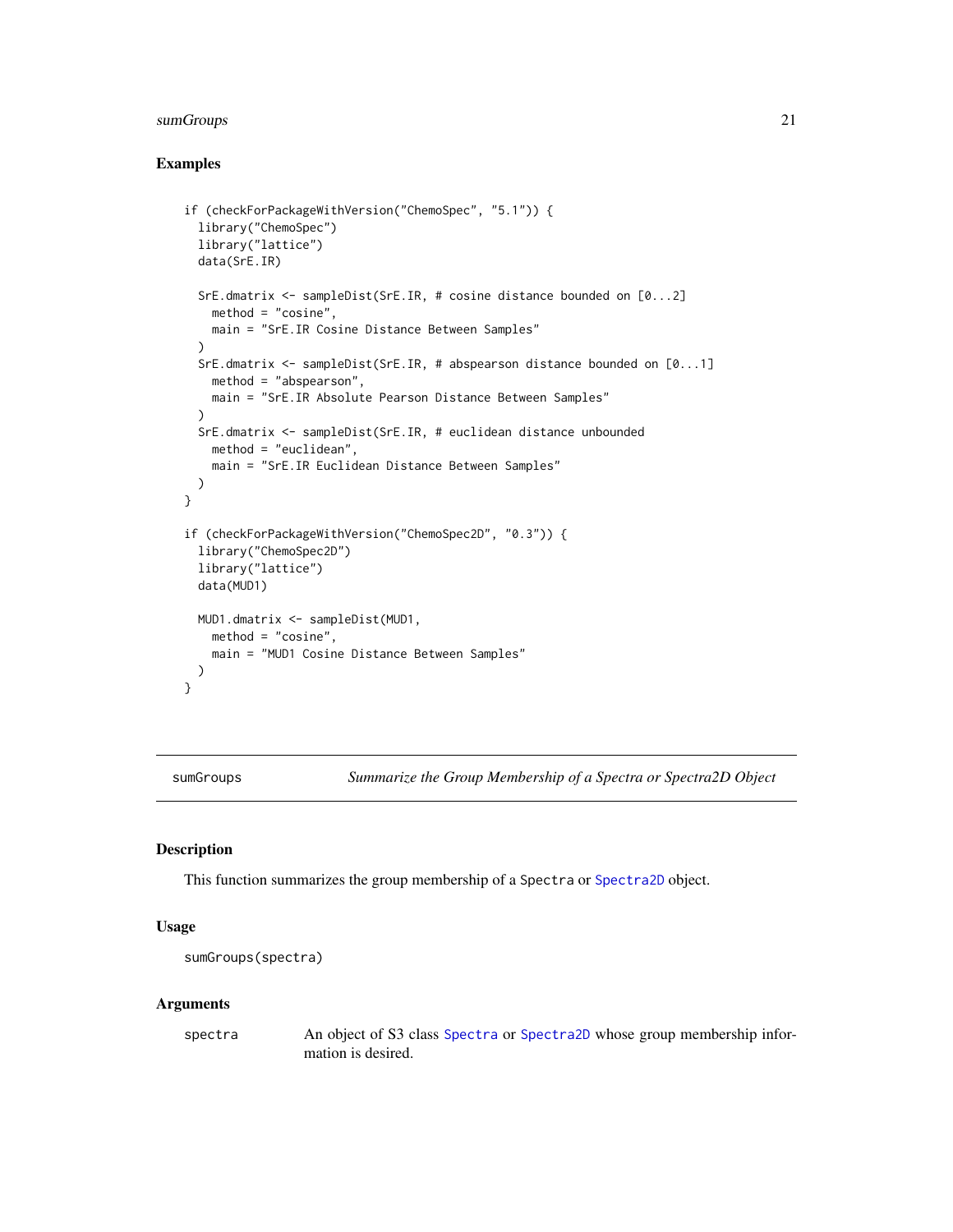## Value

A data frame as follows. Note that if there are groups with no members these are dropped.

| group      | The name of the group.                                              |
|------------|---------------------------------------------------------------------|
| no.        | The number in the group.                                            |
| color      | The color assigned to the group.                                    |
| svmbol     | The symbol assigned to the group. Spectra objects only.             |
| alt.symbol | The alternative symbol assigned to the group. Spectra objects only. |

## Author(s)

Bryan A. Hanson, DePauw University.

## See Also

To summarize the entire object, [sumSpectra](#page-21-1).

## Examples

```
if (checkForPackageWithVersion("ChemoSpec", "5.1")) {
 library("ChemoSpec")
 data(SrE.IR)
 sumGroups(SrE.IR)
}
if (checkForPackageWithVersion("ChemoSpec2D", "0.3")) {
 library("ChemoSpec2D")
 data(MUD1)
 sumGroups(MUD1)
}
```
<span id="page-21-1"></span>sumSpectra *Summarize a Spectra or Spectra2D Object*

### Description

Provides a summary of a [Spectra](#page-0-0) or [Spectra2D](#page-0-0) object, essentially a more spectroscopist-friendly version of str().

#### Usage

sumSpectra(spectra, ...)

| spectra  | An object of S3 class Spectra or Spectra 2D whose group membership infor-<br>mation is desired. |
|----------|-------------------------------------------------------------------------------------------------|
| $\cdots$ | Arguments to be passed downstream. Currently not used.                                          |

<span id="page-21-0"></span>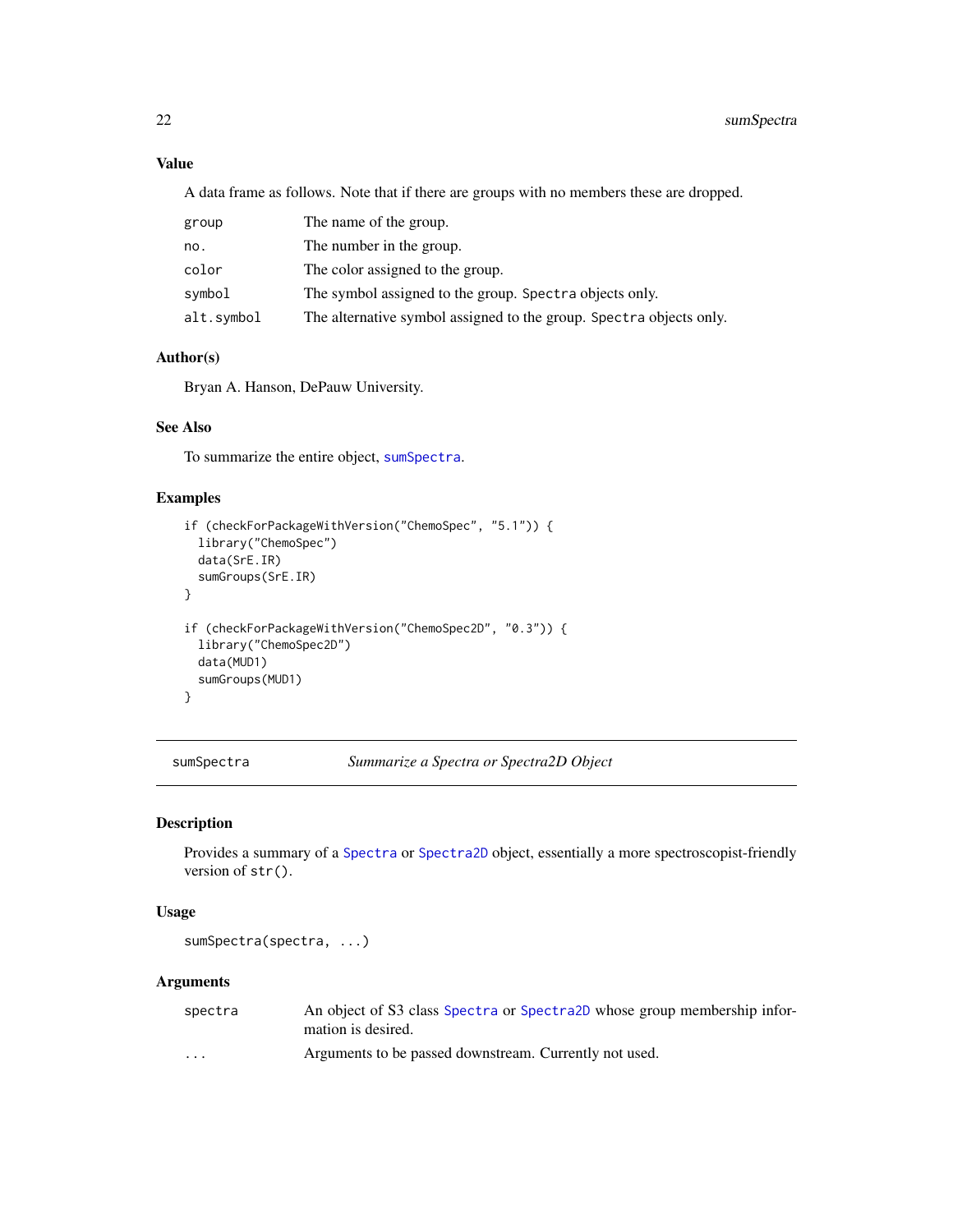## <span id="page-22-0"></span>updateGroups 23

## Details

Prior to summarizing, [chkSpectra](#page-3-1) is run with confirm = FALSE. If there are problems, warnings are issued to the console and the summary is not done. The [Spectra](#page-0-0) or [Spectra2D](#page-0-0) object is checked to see if it contains data elements beyond what is required. If so, these extra elements are reported to the console.

## Value

None. Results printed at console.

#### Author(s)

Bryan A. Hanson, DePauw University.

## Examples

```
if (checkForPackageWithVersion("ChemoSpec", "5.1")) {
 library("ChemoSpec")
 data(SrE.IR)
 sumSpectra(SrE.IR)
}
if (checkForPackageWithVersion("ChemoSpec2D", "0.3")) {
 library("ChemoSpec2D")
 data(MUD1)
 sumSpectra(MUD1)
}
```
updateGroups *Update Group Names in a Spectra or Spectra2D Object*

## Description

A convenience function that can be used to update (change) group names. The default group names come from the gr.crit argument in the import functions [files2SpectraObject](#page-0-0), [matrix2SpectraObject](#page-0-0) or [files2Spectra2DObject](#page-0-0). In some cases gr.crit may have complex regex patterns, and this function makes updating them to more appropriate/more readible strings easier.

#### Usage

```
updateGroups(spectra, new.grps = NULL, silent = FALSE)
```

| spectra  | An object of S3 class Spectra or Spectra 2D.                                                                                                                                                                                                                                                                   |
|----------|----------------------------------------------------------------------------------------------------------------------------------------------------------------------------------------------------------------------------------------------------------------------------------------------------------------|
| new.grps | A vector of character values giving the new group names. The new values must<br>correspond to the order of the old values. This vector should give the unique<br>values only (so, it should have length (unique (spectra\$groups))). If not<br>provided, the function will print the old values for reference. |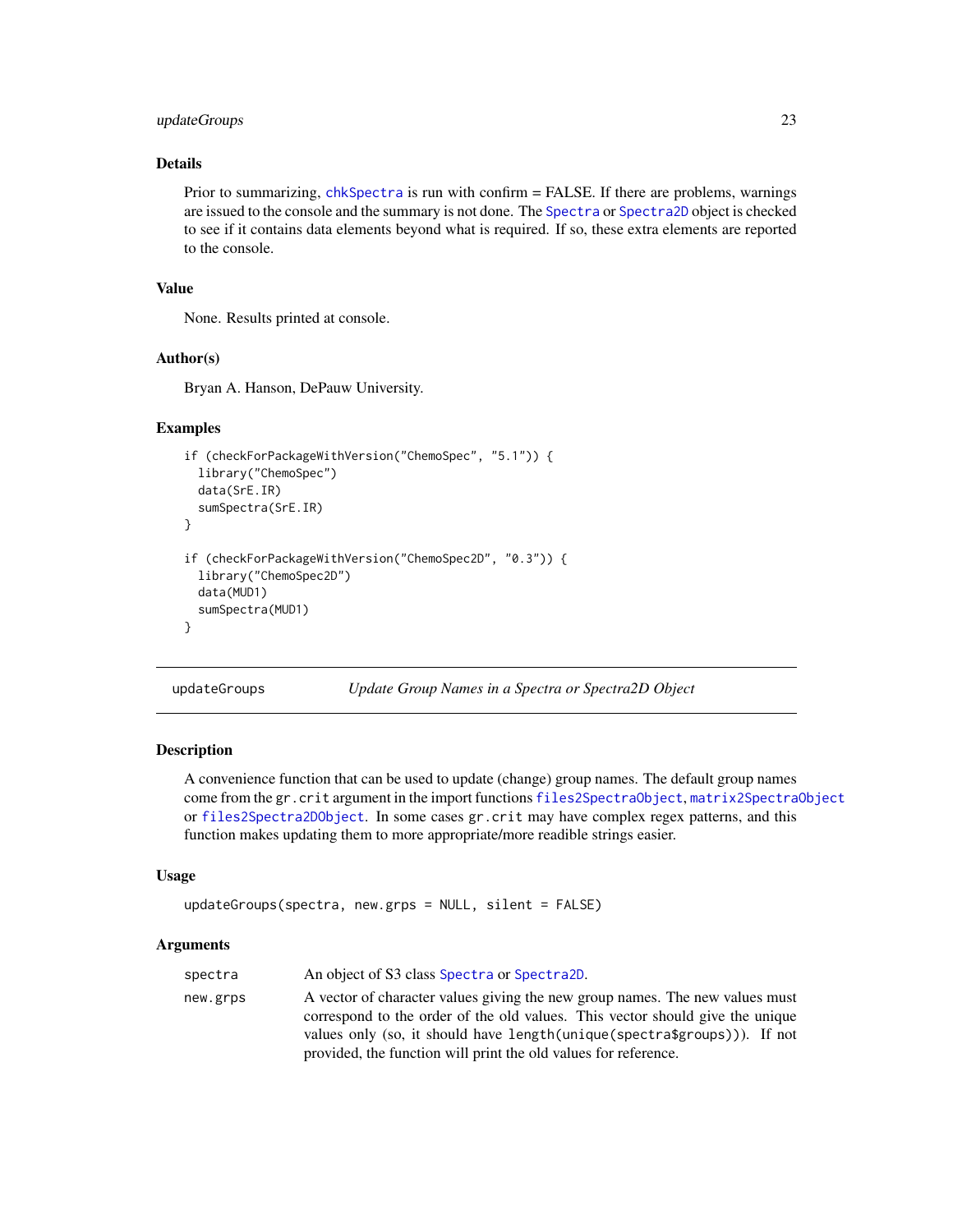<span id="page-23-0"></span>silent Logical. If TRUE, suppresses all reporting.

## Value

spectra An updated object of S3 class [Spectra](#page-0-0) or [Spectra2D](#page-0-0).

```
if (checkForPackageWithVersion("ChemoSpec", "5.1")) {
  library("ChemoSpec")
  data(metMUD1)
  metMUD1a <- updateGroups(metMUD1) # reports old groups
  metMUD1a <- updateGroups(metMUD1, new.grps = c("C", "T"))
}
if (checkForPackageWithVersion("ChemoSpec2D", "0.3")) {
  library("ChemoSpec2D")
 data(MUD1)
 MUD1a <- updateGroups(MUD1, new.grps = c("control", "treatment"))
}
```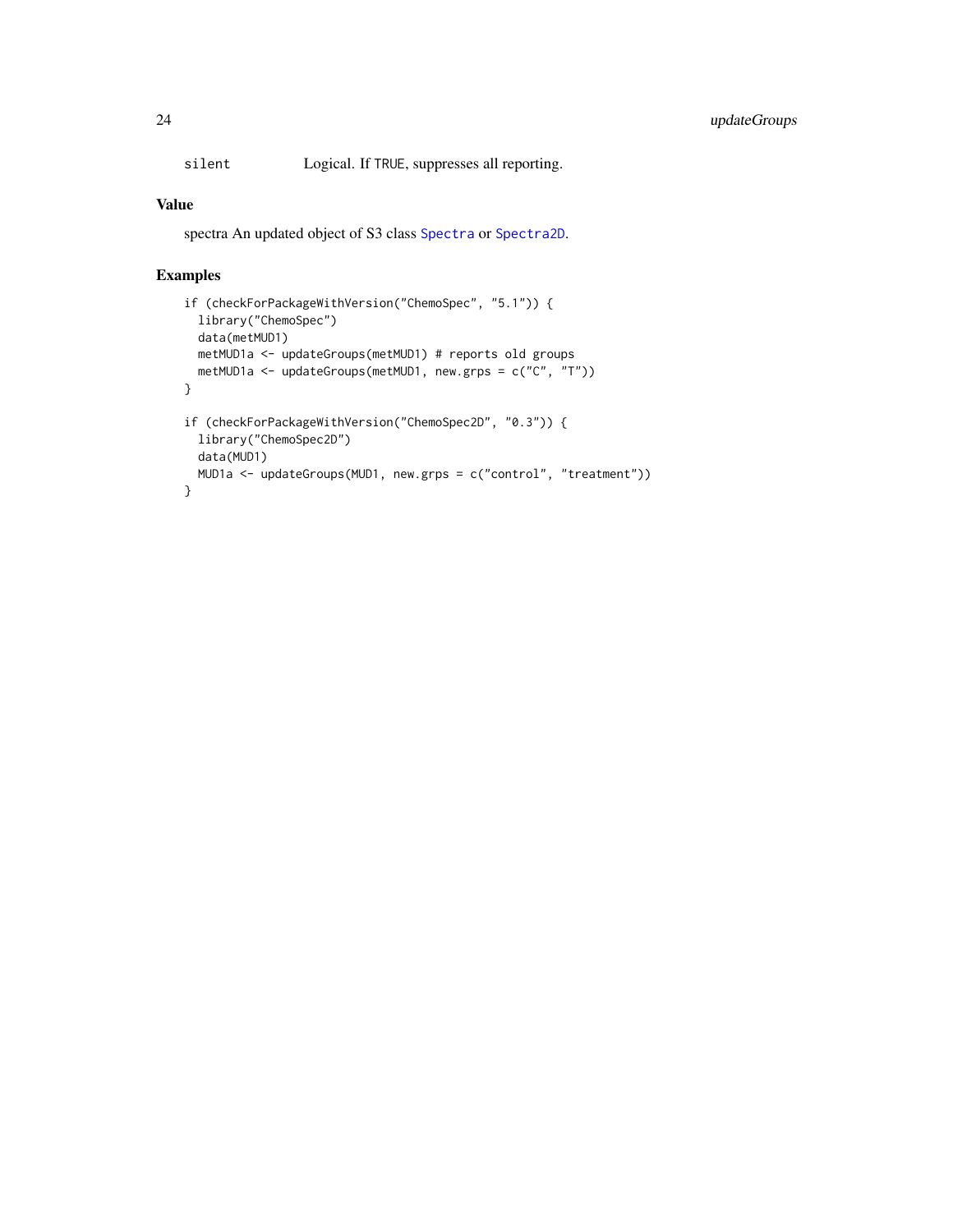# <span id="page-24-0"></span>**Index**

∗Topic classes chkSpectra, [4](#page-3-0) ∗Topic cluster hcaScores, [8](#page-7-0) ∗Topic color colorSymbol, [5](#page-4-0) conColScheme, [7](#page-6-0) ∗Topic datasets colorSymbol, [5](#page-4-0) ∗Topic hplot plotScores, [9](#page-8-0) plotScree, [11](#page-10-0) sampleDist, [20](#page-19-0) ∗Topic multivariate hcaScores, [8](#page-7-0) plotScores, [9](#page-8-0) plotScree, [11](#page-10-0) ∗Topic robust plotScores, [9](#page-8-0) ∗Topic utilities check4Gaps, [2](#page-1-0) chkSpectra, [4](#page-3-0) colorSymbol, [5](#page-4-0) conColScheme, [7](#page-6-0) removeFreq, [13](#page-12-0) removeGroup, [15](#page-14-0) removeSample, [16](#page-15-0) rowDist, [18](#page-17-0) sumGroups, [21](#page-20-0) sumSpectra, [22](#page-21-0) c\_pcaSpectra, *[8](#page-7-0)*, *[10](#page-9-0)*, *[12](#page-11-0)* check4Gaps, [2](#page-1-0) checkForPackageWithVersion, [4](#page-3-0) ChemoSpecUtils *(*ChemoSpecUtils-package*)*, [2](#page-1-0) ChemoSpecUtils-package, [2](#page-1-0) chkSpectra, [4,](#page-3-0) *[23](#page-22-0)* Col12 *(*colorSymbol*)*, [5](#page-4-0)

Col8 *(*colorSymbol*)*, [5](#page-4-0)

ColorScheme *(*colorSymbol*)*, [5](#page-4-0) colorSymbol, [5](#page-4-0) Comparison, *[13](#page-12-0)* conColScheme, *[5](#page-4-0)*, [7](#page-6-0) dendrogram, *[9](#page-8-0)* Dist, *[18](#page-17-0)* files2Spectra2DObject, *[23](#page-22-0)* files2SpectraObject, *[23](#page-22-0)* hcaScores, [8](#page-7-0) hcaSpectra, *[9](#page-8-0)* hclust, *[8,](#page-7-0) [9](#page-8-0)* irlba\_pcaSpectra, *[8](#page-7-0)*, *[10](#page-9-0)* legend, *[9,](#page-8-0) [10](#page-9-0)* Logic, *[13](#page-12-0)* matrix2SpectraObject, *[23](#page-22-0)* miaSpectra2D, *[8](#page-7-0)*, *[10](#page-9-0)* pfacSpectra2D, *[8](#page-7-0)*, *[10](#page-9-0)* plotScores, [9](#page-8-0) plotScree, [11](#page-10-0) plotSpectraDist, *[20](#page-19-0)* popSpectra2D, *[8](#page-7-0)*, *[10](#page-9-0)* prcomp, *[8](#page-7-0)*, *[10](#page-9-0)*, *[12](#page-11-0)* r\_pcaSpectra, *[8](#page-7-0)*, *[10](#page-9-0)*, *[12](#page-11-0)* removeFreq, *[4](#page-3-0)*, [13](#page-12-0) removeGroup, *[4](#page-3-0)*, [15](#page-14-0) removePeaks2D, *[14](#page-13-0)* removeSample, *[4](#page-3-0)*, [16](#page-15-0) rowDist, *[8](#page-7-0)*, [18,](#page-17-0) *[20](#page-19-0)* s\_pcaSpectra, *[8](#page-7-0)*, *[10](#page-9-0)* sampleDist, [20](#page-19-0) Spectra, *[3](#page-2-0)[–5](#page-4-0)*, *[7](#page-6-0)[–10](#page-9-0)*, *[13](#page-12-0)*, *[15](#page-14-0)[–17](#page-16-0)*, *[20](#page-19-0)[–24](#page-23-0)* Spectra2D, *[4,](#page-3-0) [5](#page-4-0)*, *[7,](#page-6-0) [8](#page-7-0)*, *[10](#page-9-0)*, *[13](#page-12-0)*, *[15](#page-14-0)[–17](#page-16-0)*, *[20](#page-19-0)[–24](#page-23-0)*